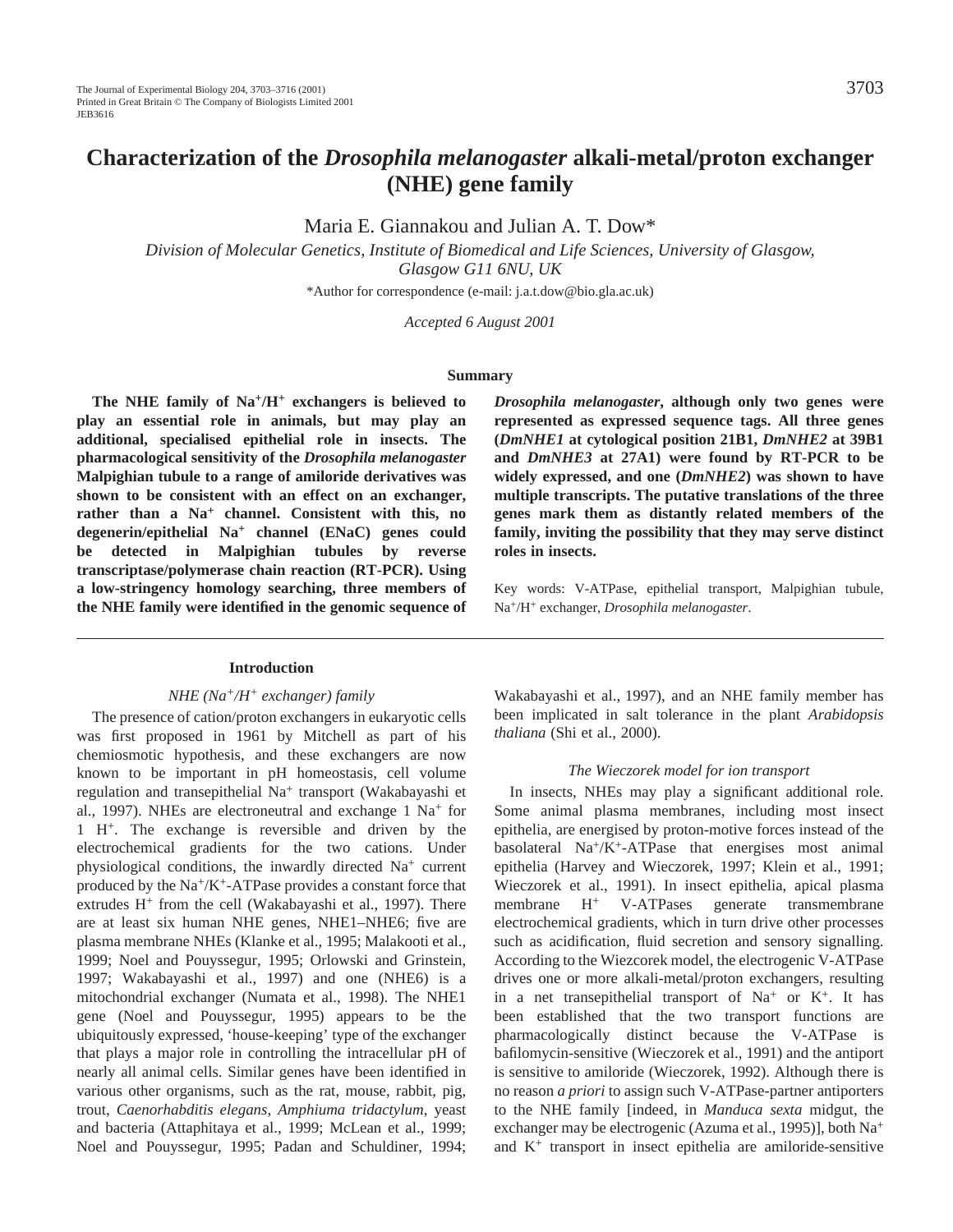(Hegarty et al., 1992; Wieczorek, 1992). It is therefore particularly interesting to characterise the insect NHE exchangers, both as possible candidates for the Wieczorek exchanger and as potential components of animal cell ionic regulation. Surprisingly, although there are some preliminary reports, no paper describing a sequence for insect cation/proton exchangers has been published.

# *The* Drosophila melanogaster *Malpighian tubule*

The fruit fly *Drosophila melanogaster* is a useful genetic model with a completed genome sequence (Adams et al., 2000), powerful transgenic technology (Rubin, 1988; Spradling and Rubin, 1982; Spradling et al., 1995). It also serves as a good experimental model, permitting the use of biochemical, cell biological and physiological techniques in disciplines such as developmental biology, neurobiology (Rubin, 1988) and integrative physiology (Dow et al., 1998). The Malpighian tubule of *D. melanogaster* is known to be sensitive to both bafilomycin and amiloride (Dow et al., 1994), consistent with the V-ATPase/antiporter in that it has been shown to be energised by an apical V-ATPase confined to the principal cells (Davies et al., 1996). However, amiloride is a relatively non-specific probe for NHE function because it also inhibits a range of Na<sup>+</sup> channels (Kleyman and Cragoe, 1988). In the present paper, we show that fluid secretion in the Malpighian tubules is inhibited by amiloride derivatives that are consistent with inhibition of NHEs rather than Na<sup>+</sup> channels. Furthermore, no expression of epithelial Na<sup>+</sup> channels (ENaCs) could be detected by reverse transcriptase/ polymerase chain reaction (RT-PCR) in Malpighian tubules. In contrast, the *Drosophila* NHE family is shown to consist of three genes, called *DmNHE1*, *DmNHE2* and *DmNHE3*, that encode distant relatives of the NHE exchanger family, all of which are expressed in Malpighian tubules.

#### **Materials and methods**

#### Drosophila *methods*

Oregon R (wild-type) *Drosophila melanogaster* were maintained on a 12 h:12 h light:dark cycle on standard corn meal/yeast/agar medium at 25 °C. All manipulations, unless stated otherwise, were carried out at room temperature  $(22-25\,^{\circ}\mathrm{C}).$ 

### *Fluid secretion assays*

Malpighian tubules were dissected from adult female and male flies, and fluid secretion assays were performed as described previously (Dow et al., 1994). The bathing medium was a mixture of Schneider's insect culture medium and *Drosophila* saline (1:1 v/v). *Drosophila* saline (pH 6.7) consisted of (in mmol l<sup>-1</sup>): NaCl, 117.5; KCl, 20; CaCl<sub>2</sub>, 2; MgCl<sub>2</sub>, 8.5; NaHCO<sub>3</sub>, 10.2; NaH<sub>2</sub>PO<sub>4</sub>, 4.3; Hepes, 15; glucose, 20. Volumes of secreted fluid were determined at 10 min intervals. The data were analysed using an Apple Macintosh computer and Excel 4.0. All data are reported as means  $\pm$  S.E.M. Statistical significance of differences between

treatments was assessed using Student's *t*-test for unpaired samples, taking the critical value of *P* to be 0.05 (two-tailed).

Cardioacceleratory peptide 2b (CAP2b) and *Drosophila* leucokinin were custom-synthesised by Research Genetics, Inc. and added to tubules at  $10^{-7}$  mol l<sup>-1</sup>. This combined treatment powerfully stimulates diuresis, acting both on active cation transport and on the Cl<sup>−</sup> shunt conductance (Dow and Davies, 2001; Dow et al., 1998), and so was expected to unmask any inhibition by amiloride. Amiloride (Sigma-Aldrich A7410) and 5-*N*,*N*-dimethyl amiloride (DMA) (Sigma-Aldrich A4562) were dissolved to 10–500 mmol l<sup>-1</sup> in dimethylsulphoxide (DMSO), then 1:100 in Schneider's/saline, and used at a range of concentrations together with 1:100 (final dilution) DMSO in Schneider's/saline as the vehicle. Benzamil (Sigma-Aldrich B-2417), 2′,4′-dichlorobenzamil (DCB; Molecular Probes D-6898) and 5-*N*-ethyl-*N*-isopropyl amiloride (EIPA; Sigma-Aldrich A3085) were dissolved in methanol to 50–100 mmol l<sup>−</sup>1, then diluted 1:100 in Schneider's/saline and used at a range of concentrations, together with 1:100 (final concentration) methanol in Schneider's/saline as the vehicle. Neither DMSO nor methanol vehicles had any effect on Malpighian tubules at these final concentrations (data not shown). The amiloride analogue was added to half the tubules after 30 min, and all the tubules were then treated with *Drosophila* leucokinin and CAP<sub>2b</sub> at 60 min. Secretion assays were performed at a range of concentrations from 10<sup>-4</sup> mol l<sup>-1</sup> to 10<sup>−</sup>8mol l−1, and dose/response curves were plotted. For each experimental set of at least 10 tubules, the response to amiloride was defined as the mean maximum secretion rate (controls) minus the mean maximum secretion rate (amiloride-treated). This value was expressed as a percentage of the control maximum secretion rate.

## *Cyberscreening*

Cyberscreening was performed using Netscape Communicator 4.5 on an Apple Macintosh computer and searching NCBI [\(http://www.ncbi.nlm.nih.gov/\)](http://www.ncbi.nlm.nih.gov/) and BDGP [\(http://www.fruitfly.org\)](http://www.fruitfly.org) databases with BLASTN, BLASTP, BLASTX or TBLASTN searches, as appropriate. Sequence alignments were performed and displayed using MacVector 6.5.1 or 7.0, AssemblyLIGN, SeqVu 1.0.1, ClustalW PPC and TreeView PPC.

#### *RT-PCR*

mRNA was prepared using the Dynabeads Oligo (dT)25 kit according to the manufacturer's protocol (Dynex Technologies) and reverse-transcribed with SUPERSCRIPT II RNase H<sup>−</sup> reverse transcriptase (Life Technologies) to produce a solid-state cDNA library. For each PCR reaction, 1 µl of beads, corresponding to cDNAs derived from one Malpighian tubule or approximately 0.2 head, was used. RT-PCR was performed on cDNA from whole male flies, whole female flies, heads, bodies, tubules, larvae and pupae using primers designed to bracket introns as a guard against genomic DNA contamination.

PCRs were performed as follows: 94 °C for 1 min; followed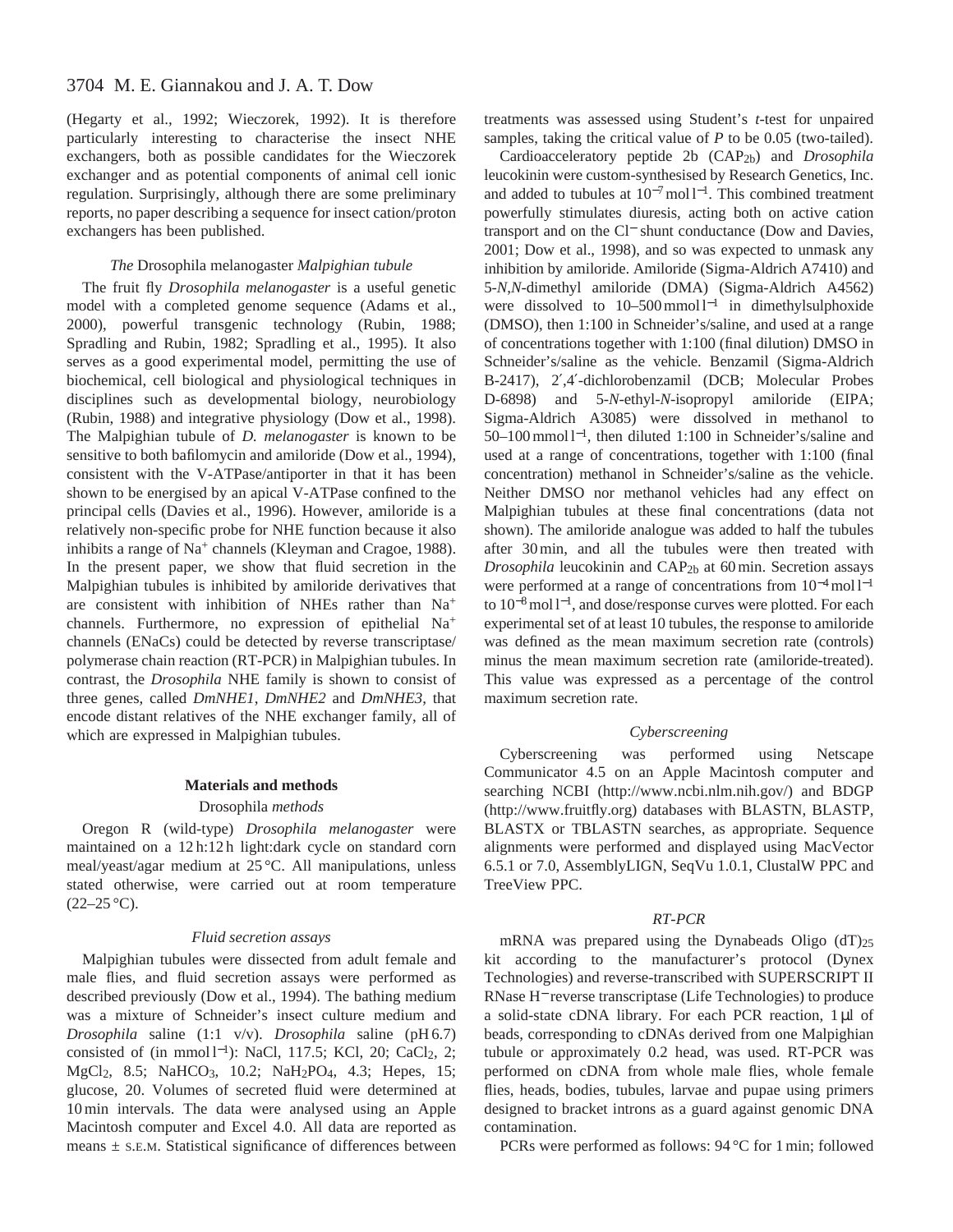by 30 cycles of 94 °C for 30 s, 55 °C for 30 s and 72 °C for 2 min (depending on the length of the DNA template), and finally one cycle of  $72^{\circ}$ C for 5 min. PCR reactions were analysed on 1 % agarose gels, stained with ethidium bromide and photographed according to standard protocols (Sambrook and Russell, 2001).

#### *cDNA clones*

Low-stringency searches of the *Drosophila* genome allowed three candidate genetic loci to be identified. cDNA clones were identified by BLAST searching against expressed sequence tags (ESTs), using genomic sequence for each gene as a probe. All available clones were obtained from Research Genetics. No EST hits were obtained for *DmNHE2*, implying that it was not widely expressed. EST clones HL05853, AT11019 and LP03712, identified as the longest available 5' clones for *DmNHE1*, *DmNHE2* and *DmNHE3*, respectively, on the basis of available EST information, were sequenced in full on both strands. To survey for possible alternative 3′ splicing, the 3′ ends of the other EST clones were also sequenced.

Primers used were as follows:

DmNHE1-2306R, CCCCACAACAGCCATTTAAT; Dm-NHE1-F1, AGCGACCACGTCACGTTTTGTC; DmNHE3- 1943F, TACGAATGGCAGTTTGGG; DmNHE3-2700R, CATTTTCGATTTCAGTTGAGACC; DmNHE2-F2, TC-TACATGCTTCCACCGATTATCC; DmNHE2-R2, AGT-GAGGCAAATAGAAACACGTCC; DmNHE2-1684F, TT-GGCGTGGTGCTCTATTTC; DmNHE2-3509F, CCT-GCGGAAAGATGGGAATTTAC; DmNHE2-3803F, TGT-GATGTACCACATGATGGAG; DmNHE2-3849R, TGT-CCAAGCCAATCTCATTGTAGG; DmNHE2-4088R, AAA-TGGGTTCTATGACACGCAC; DmNHE2-4859F, TCAC-TTGATGGCTGGAATTGAG; DmNHE2-5324F, GAGCTG-AGCCGAAGATCATC; DmNHE2-5367R, CATCGTGAG-TTTGGAGTACGTC; DmNHE2-59554R, TCAGAGATC-AGAGAGACAGAGAGAG; PM001, CGTTAGAACGCGG-CTACAAT; M13 Forward, CTGGCCGTCGTTTTAC; M13 Reverse, CAGGAAACAGCTATGAC.

# **Results**

#### *Tubule sensitivity to amiloride*

It has been shown previously that *Drosophila* Malpighian tubules are sensitive to amiloride (Dow et al., 1994). Amiloride inhibits  $Na^+$  channels,  $Na^+/H^+$  exchangers and  $Na^+/Ca^{2+}$ exchangers (Kleyman and Cragoe, 1988; Orlowski and Grinstein, 1997). However, work carried out on mammalian NHEs and Na<sup>+</sup> channels has shown that different amiloride analogues specifically inhibit channels or exchangers. Channels are inhibited more effectively by amiloride or by 2 carbonylguanido substituents, such as benzamil, whereas NHEs are much more sensitive to R5 group substituents, such as 5-*N*-ethyl-*N*-isopropyl amiloride (Kleyman and Cragoe, 1988; Orlowski and Grinstein, 1997). In Malpighian tubules, it was therefore imperative to study amiloride pharmacology with fluid secretion assays using a number of amiloride



Fig. 1. Sensitivity of secretion by the *Drosophila melanogaster* Malpighian tubule to inhibition by amiloride and its derivatives. Dose/response curves for amiloride, 5-*N*,*N*-dimethyl amiloride (DMA), benzamil, 5-*N*-ethyl-*N*-isopropyl amiloride (EIPA) and 2′,4′-dichlorobenzamil (DCB). The upper limits of each graph are determined by the solubility of the compounds. Values are means  $\pm$ S.E.M. (*N*=10).

analogues that had previously been shown to be mammalian NHE- or Na+-channel-specific. Dose/response curves for the five analogues are shown in Fig. 1. All analogues inhibited fluid secretion, but at different concentrations. By comparison with results obtained in vertebrate systems (Table 1), it is clear that the relatively low sensitivity to amiloride and 2 carbonylguanidino substituents compared with R5 substituents (particularly EIPA) is diagnostic for an NHE, rather than a channel, target for amilorides in Malpighian tubules.

# *Are there Na<sup>+</sup> channels in* Drosophila *Malpighian tubules?*

Although the pharmacology of the response to amiloride of Malpighian tubules was consistent with an effect on an NHE,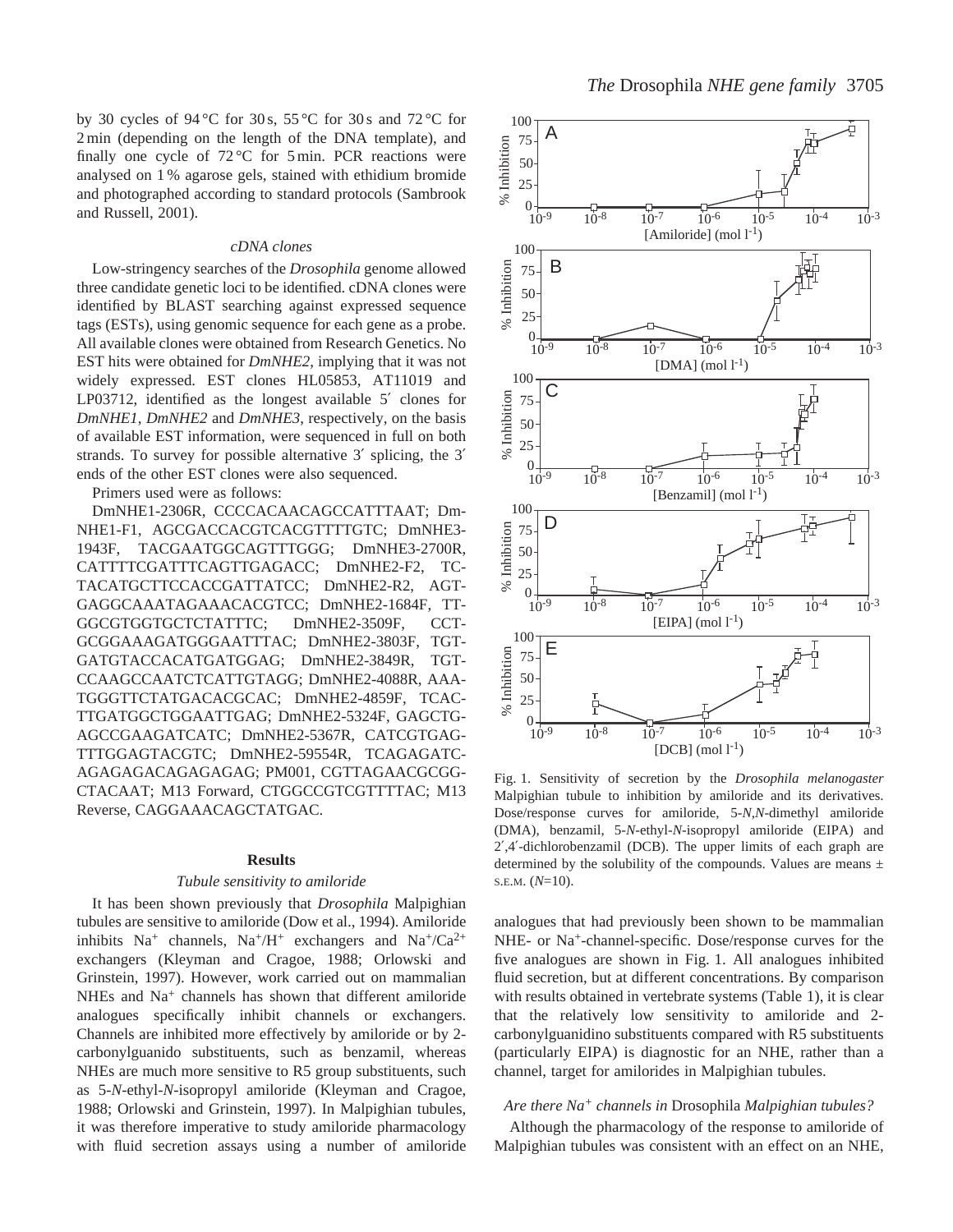# 3706 M. E. Giannakou and J. A. T. Dow

|                                                   |                                | $IC_{50}$ (mol $l^{-1}$ )    |                                                   |
|---------------------------------------------------|--------------------------------|------------------------------|---------------------------------------------------|
| Analogue                                          | Vertebrate<br>NHE <sup>1</sup> | Vertebrate<br>$Na+ channel1$ | D. melanogaster<br>Malpighian tubule <sup>2</sup> |
| Amiloride                                         | $8\times10^{-5}$               | $4 \times 10^{-7}$           | $8\times10^{-5}$                                  |
| 2-Carbonylguanidino substituents                  |                                |                              |                                                   |
| Benzamil                                          | $10^{-3}$                      | $4 \times 10^{-8}$           | $7 \times 10^{-5}$                                |
| 2',4'-Dichlorobenzamil                            | $8\times10^{-5}$               | $10^{-7}$                    | $3 \times 10^{-5}$                                |
| R5 substituents                                   |                                |                              |                                                   |
| Dimethyl amiloride                                | $7 \times 10^{-6}$             | $>10^{-5}$                   | $5 \times 10^{-5}$                                |
| 5- <i>N</i> -ethyl- <i>N</i> -isopropyl amiloride | $4 \times 10^{-7}$             | $>10^{-5}$                   | $7 \times 10^{-6}$                                |

Table 1. *Comparison of IC50 responses in vertebrates and in* Drosophila melanogaster *Malpighian tubules* 

<sup>1</sup>Kleyman and Cragoe, 1988; Orlowski and Grinstein, 1997; <sup>2</sup>this study. NHE,  $Na^+/H^+$  exchanger.

rather than a channel, a genomic/RT-PCR strategy was employed to establish whether Na<sup>+</sup> channels are present in Malpighian tubules that could explain this inhibition of fluid secretion by amiloride.

Amiloride-sensitive Na<sup>+</sup> channels previously described in *Drosophila* include two *Drosophila* degenerin/ENaC family genes, *pickpocket* (*ppk*) and *ripped pocket* (*rpk*) (Adams et al., 1998). *Pickpocket* appears to be abundantly transcribed in early-stage embryos and is possibly involved in early development, whereas *ripped pocket* is found in a subset of neurons of the peripheral nervous system and is amiloridesensitive (Adams et al., 1998). *Ripped pocket* is identical to *dGNaC1* (Darboux et al., 1998a) and *pickpocket* is identical to *dmdNaC1* (Darboux et al., 1998b), genes found in the peripheral nervous system and the gonads, respectively. *dGNaC1* has been shown to be amiloride-sensitive by expression in *Xenopus laevis* oocyte, whereas the amiloride sensitivity of  $dmdNaCl$  is inferred from sequence similarity.

Our search of the Berkeley *Drosophila* genome project for Na+ channels led to the identification of nine genes, *rpk*, *ppk*, *CG10972*, *CG14398*, *CG4805*, *CG8546*, *CG9499* and *Nach*. These genes are divergent in sequence, being at least as related to the human search sequence as to each other (Fig. 2A). By RT-PCR, none of these genes was detected in Malpighian tubules: some appeared to be expressed in heads or whole flies only, and for others, no expression could be detected (Fig. 2B). This is consistent with recent data implicating *Drosophila* ENaCs in very specialised roles in thermoreception (Zinkevich et al., 2001) and salt taste perception (Liu et al., 2001).

# *Identification of* Drosophila *NHEs by cyberscreening*

A low-stringency BLAST search of the Berkeley *Drosophila* genome database using the human NHE1 protein sequence revealed three putative *Drosophila* members of the NHE family of exchangers, termed *DmNHE1*, *DmNHE2* and *DmNHE3* in the order in which they were identified. Three EST hits have been described for *DmNHE1*: HL05853, GH04225 and GH04168, with HL05853 being the longest. Nine EST hits were identified for *DmNHE3*: LP03712, GH16168, GH025044, GH27182, LD37666, LD07057, LD20719, LP02917 and SD07542, the last being the longest.

*DmNHE2* was identified in genomic clone DS02919 from cytological position 39A3–39B1, but there were no EST clones available for this gene. HL05853, the EST clone for *DmNHE1*, and LP03712, the EST clone for *DmNHE3*, were sequenced and the cDNA and inferred protein sequences determined (Fig. 3, Fig. 4). *DmNHE1* (GenBank accession number AF142676) or CG12178, localised to cytological position 21B1, encodes a 649-amino-acid protein (AAD32689) with a predicted relative molecular mass of 71 277, whereas *DmNHE3* (AF199463) or CG11328, localised to 27A1, encodes a 687 amino-acid protein (AAF13702) with a predicted relative molecular mass of 71 276.

For *DmNHE2*, the story is more involved. Partial cDNA sequencing of *DmNHE2* (which was not available as an EST) was achieved with an RT-PCR-based strategy, designing primers against putative exons flanking introns and sequencing the cDNA fragments obtained from Malpighian tubule cDNA. This partial sequence was deposited in GenBank (accession AF239763). However, another cDNA sequence corresponding to *DmNHE2* has been deposited in GenBank (X. Lin, D. C. Huang, W. Yan and D. L. Barber, unpublished: accession number AF235935). Although longer than our sequence, it is clearly incomplete at both the 5′ and 3′ ends, lacking a 5′ untranslated region (UTR) and finishing on an exon boundary without a credible polyadenylation site. Since then, the Berkeley *Drosophila* Genome project (BDGP) has produced an automated annotation of the locus, which erroneously splits the AF235935 transcript into two genes, named *NHE2* and *CG9255*. Very recently, four new ESTs from an adult testes library have been deposited in GenBank (clones AT08048, AT04839, AT11019 and AT12693). They all start within 15 bases of each other and extend the available sequence by nearly 400 bases 5′ to the AF23595 sequence. There was, therefore, no single sequence that describes the very large *DmNHE2* transcript. Accordingly, we sequenced the longest available testes clone (AT11019) to resolve the issue. Our sequence (Fig. 5) is clearly a novel splice variant of *DmNHE2*. Neither the AF23595 nor Gadfly sequences had a credible signal peptide (PSORT II), which is essential for this integral membrane protein. Our longer cDNA had several novel potential methionine initiator sites, only one of which read into a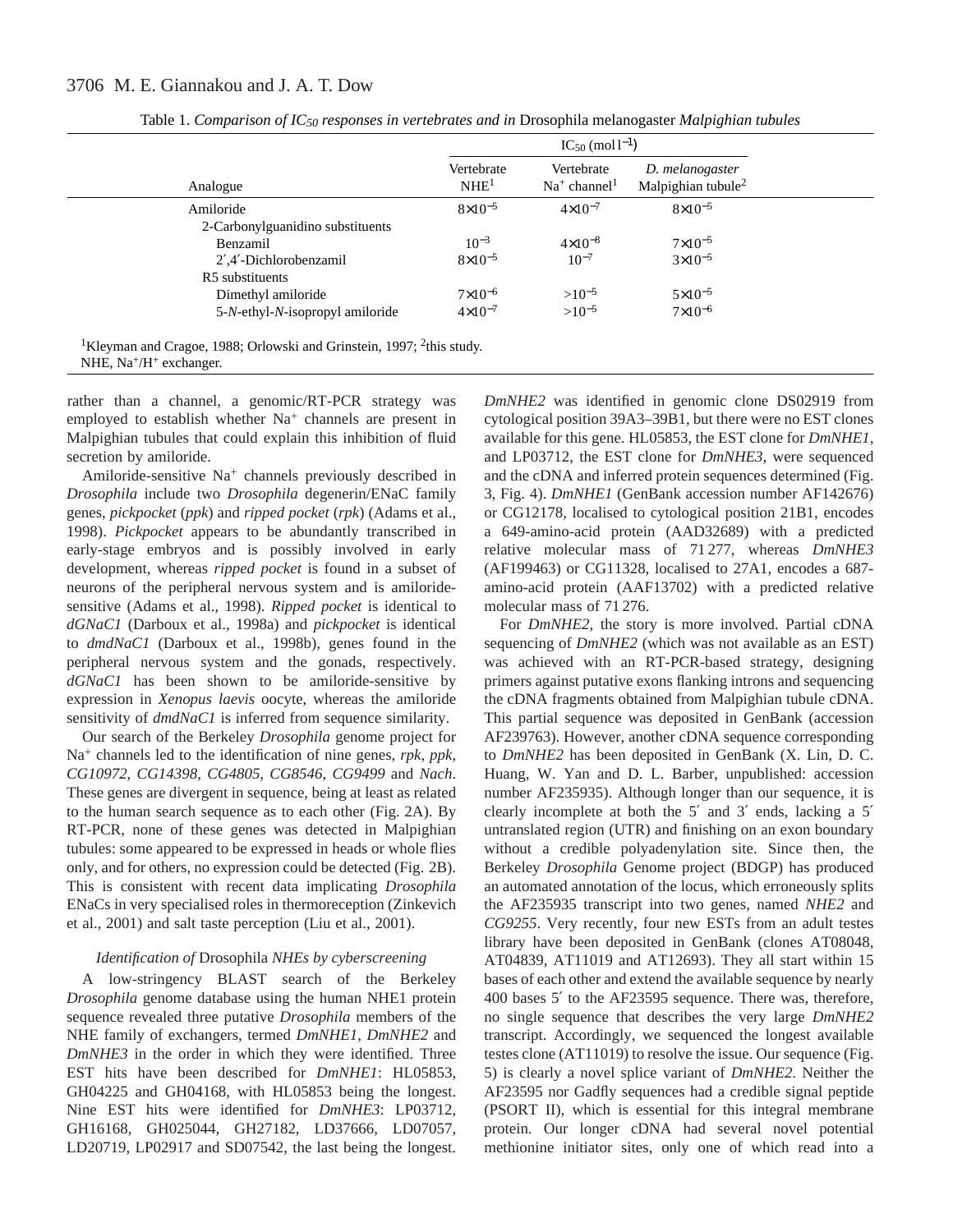

Fig. 2. Malpighian tubules do not express epithelial Na<sup>+</sup> channels (ENaCs). (A) Phylogenetic tree of all *Drosophila* ENaCs identified by BLASTP search using human amiloride-sensitive cation channel 2, neuronal hBNaC2 (GenBank accession number NP 064423) protein sequence as a probe. (B) RT-PCR for putative EnaCs (left-hand panels) and corresponding Southern blots with probes specific to each gene (right-hand panels). Labels refer to known genes or to Gadfly-predicted genes. Size markers denote expected sizes from genomic (black arrows) and cDNA (white arrows) templates. The ladder is a Gibco BRL 1 kb ladder. The templates are as follows: Genomic, genomic DNA; Whole fly, whole-fly cDNA; Head, head cDNA; Tubule, Malpighian tubule cDNA; No template, no template (negative control).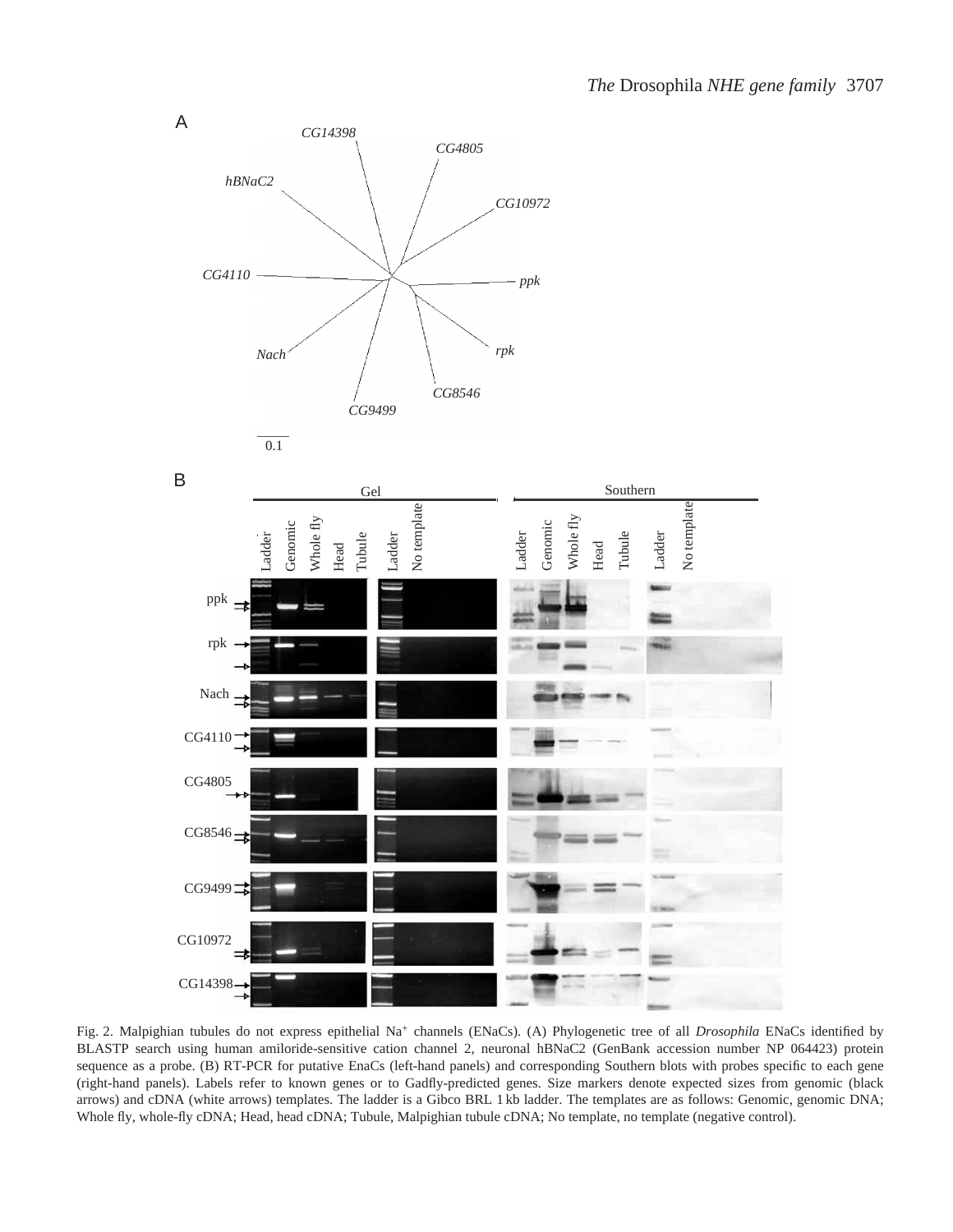|             |           |           | MRVWVAYSAAALLLLVHAGPESI>                                                                                                                                                    |                |                |           |                             |                 |      |
|-------------|-----------|-----------|-----------------------------------------------------------------------------------------------------------------------------------------------------------------------------|----------------|----------------|-----------|-----------------------------|-----------------|------|
|             |           |           | 110 120 130 140 150 160 170<br>AGTGGACAGGAGGTGCCCCCAAAGCAAAACATCAAGCAACACCACCACTACAGATAATAGTAGCTCTATCCACACCGTTTCGGATGTCTTCGTCAACAGTC                                        |                |                |           | 180                         | $\frac{1}{190}$ | 200  |
|             |           |           | S G Q E V P Q S K T S S N T T T T D N S S S I H T V S D V F V N S>                                                                                                          |                |                |           |                             |                 |      |
| 210         | 220       | 230       | 240<br>CGCTTGGAAATGTCACGCCCTCGATTTCTGCATCTGGTAATGCAAGCACCACGAAAAGGGGAAACGCATCCACATTGGTCACAGATCCGCCTCTAATCGA<br>PLGNVTPSISASGNASTTKRGNASTLVTDPPLID>                          | 250            | 260            | 270       | 280                         | 2.90            | 300  |
| 310         | 320       | 330 340   |                                                                                                                                                                             |                | 350 360 370    |           | 380                         | 390             | 400  |
|             |           |           | TTCCCATGCTGTCGAGCAGCAGCACAACTCCTCACTCTCTCACTGTTTTCGTCATCTGCGTTATCATGTTGGGCATCCTGCTTATCCACTCTATGCTCCAG<br>S H A V E O E H N S S L S L F F V I C V I M L G I L L I H S M L O> |                |                |           |                             |                 |      |
| 410         | 420       | 430       | 440<br>ACCGGGTTCCAGTACCTGCCAGAAAGCATTGTGGTAGTCTTTTTGGGCGCCTTTATTGGCCTTTCGCTGAACGTTATGTCTGGGCAGAATGGCAGTTGGA                                                                 | 450            | 460            | 470       | 480                         | 490             | 500  |
|             |           |           | T G F O Y L P E S I V V V F L G A F I G L S L N V M S G O N G S W>                                                                                                          |                |                |           |                             |                 |      |
| 510         | 520       |           | 530 540 550 560 570<br>AACGTGAAGAGGTCTTCTCGCCCATGGGCTTCTTTCTGGTGCTCCTGCCGCCCATTATATTCGAGTCCGGTTACAATCTGCACAAGGGAAACTTCTTTCA                                                 |                |                |           | 580                         | 590             | 600  |
|             |           |           | K R E E V F S P M G F F L V L L P P I I F E S G Y N L H K G N F F Q>                                                                                                        |                |                |           |                             |                 |      |
| 610         | 620       | 630       | 640<br>GAACATCGGATCCATACTGGTCTTTGCCATATTCGGTACAACAATTTCTGCACTAGTCATCGGGGCGGGGATTTACCTGCTGGGCCTGGGGAAGGTGCA                                                                  | 650            | 660            | 670       | 680                         | 690             | 700  |
|             |           |           | NIGSILVFAIFGTTISALVIGAGIYLLGLGEVA>                                                                                                                                          |                |                |           |                             |                 |      |
| 710         | 720       | 730       | 740                                                                                                                                                                         | 750 760        |                | 770       | 780                         | 790             | 800  |
|             |           |           | FRL SFSESFAFGSLISAVDPVATVAIFHALDVD>                                                                                                                                         |                |                |           |                             |                 |      |
| 810         | 820       | 830       | 840<br>CCATACTCAACATGTTGGTATTCGGCGAAAGCATCCTCAACGACGCCATATCTATTGTGCTGACTGCATCCATAACCCAATCCGCTAACGTCAATGCTGA                                                                 | 850            | 860            | 870       | 880                         | 890             | 900  |
|             |           |           | PIL N M L V F G E S I L N D A I S I V L T A S I T Q S A N V N A E>                                                                                                          |                |                |           |                             |                 |      |
| 910         | 920       | 930       | 940<br>GGCCAGCACTGGAGAAGCCATGTTCAGCGCGTTGAAGACCTTTTGCGCGATGTTCTTTGCTTCGGCGGCATTGGAGTCATATTTGCACTAATTTCGGCT                                                                  | 950            | 960            | 970       | 980                         | 990             | 1000 |
|             |           |           | A S T G E A M F S A L K T F C A M F F A S A G I G V I F A L I S A>                                                                                                          |                |                |           |                             |                 |      |
| 1010        | 1020      | 1030      | 1040                                                                                                                                                                        | 1050           | 1060           | 1070      | 1080                        | 1090            | 1100 |
|             |           |           | L L L K H I D L R K H P S L E F A M M L M F T Y A P Y V L A E G I>                                                                                                          |                |                |           |                             |                 |      |
| 1110        |           |           | 1120 1130 1140 1150 1160 1170 1180<br>ACTTAAGCGGTATTATGGCTATACTATTTTGCGGAATCGTCATGTCCACTACACGCATTTCAACCTATCCACTGTTACCCAAATTACCATGCAGCAGAC                                   |                |                |           |                             | 1190 1200       |      |
|             |           |           | H L S G I M A I L F C G I V M S H Y T H F N L S T V T Q I T M Q Q T>                                                                                                        |                |                |           |                             |                 |      |
| 1210        | 1220      | 1230 1240 | ${\tt GATGAGGACACTAGCTTTCATTGCTGAGACCTGCGTGTTTGCTTATCTGGGATTAGCAATCTTTTCTTTTAAACACCAAGTTGAACTTTTTGTTTTATA$                                                                  |                | 1250 1260 1270 |           | 1280                        | 1290 1300       |      |
|             |           |           | M R T L A F I A E T C V F A Y L G L A I F S F K H Q V E L S F V I>                                                                                                          |                |                |           |                             |                 |      |
| 1310        | 1320      | 1330      | 1340<br>TGGGCCATTGTGCTTTGCTTAATTGGCCGCGCCTGCAATATTTTTCCGCTCGCGTTCTTGGTCAACAAATTTCGCGAGCATAAGATCAATAACAAGATGC                                                                | 1350           | 1360           | 1370      | 1380                        | 1390            | 1400 |
|             |           |           | WAIVLCLIGRACNIFPLAFLVNKFREHKINNKM>                                                                                                                                          |                |                |           |                             |                 |      |
| 1410        | 1420      |           | 1430 1440 1450 1460 1470 1480<br>AGTTCATTATGTGGTTTTCTGGCCTACGCGGAGCGATTTCCTACGCGCTATCTTTGCACTTGAATCTTGACAGCCAGGAGAAACGACACGTCATCATAAC                                       |                |                |           |                             | 1490 1500       |      |
|             |           |           | Q F I M W F S G L R G A I S Y A L S L H L N L D S Q E K R H V I I T>                                                                                                        |                |                |           |                             |                 |      |
|             |           |           | 1510 1520 1530 1540 1550 1560 1570 1580 1590<br>AACAACATTAATCATTGTGCTATTTACCACGCTAGTGCTGGGGGCTCCACAATGCCTCTGCTAAGTACCTTAAGCCAGGAAAAAAACGGCGGCACGC                           |                |                |           |                             |                 | 1600 |
|             |           |           | T T L I I V L F T T L V L G G S T M P L L K Y L K P G K K R R A R>                                                                                                          |                |                |           |                             |                 |      |
|             |           |           | 1610 1620 1630 1640 1650 1660 1670 1680 1690 1700<br>GGCTCTGGAAGGAATGCCGCTGAGGAGGGAGGTCGACGCAACGGCAGCGGTAGGGAAGCGTTCAAAATCTATTTCCCTATCGAAAACTCGCGAATGGGGC                   |                |                |           |                             |                 |      |
|             |           |           | G S G R N A A E E G G R R N G S G R E A F K I Y F P I E N S R M G>                                                                                                          |                |                |           |                             |                 |      |
| 1710        | 1720      |           | 1730 1740 1750<br>CAGGCAATCGACTCTGAACACTTGTCTGAACTCACCGAGGAAGAGGACGTCACCTTTACTCAAGCGCGCGATCGTTTTGGGCGCATGGATCGCAAGTACT                                                      |                | 1760           | 1770      | 1780                        | 1790            | 1800 |
| P G N R L * |           |           |                                                                                                                                                                             |                |                |           |                             |                 |      |
| 1810        | 1820      | 1830      | 1840<br>TTATTCCGTTTTTTACACGTCGGTTCAATAGTCAGGAATTGCACGAGTGCAAGTCACAGATGGCCGACCTGACTAACAAGTGGTACCAAGCCATTCGAGT                                                                | 1850           | 1860           | 1870      | 1880                        | 1890            | 1900 |
| 1910        | 1920      | 1930      | 1940                                                                                                                                                                        | 1950           | 1960           | 1970      | 1980                        | 1990            | 2000 |
|             |           |           | GAGTCCATTGGATTCAGATGAATCGGACGAAGAGATAGGACTAGCGGCCAGCACAAGTCAAATTCATTTGACACGGTCGTAGGGATTAAATGGCTGTTGT                                                                        |                |                |           |                             |                 |      |
| 2010        | 2020      | 2030      | 2040<br>GGGGGGAGCTCTGTATCCGTTTCGGACTGTGTTGGATAACTTTAGAAGCCAAAGGGAACGATCGTATGTAATGCTTAAGTTCCTCTAGTTAATATTTTTA                                                                | 2050           | 2060           | 2070      | 2080                        | 2090            | 2100 |
| 2110        | 2120 2130 |           | 2140                                                                                                                                                                        | 2150           |                | 2160 2170 | 2180                        | 2190            | 2200 |
|             |           |           |                                                                                                                                                                             |                |                |           |                             |                 |      |
| 2210        | 2220      | 2230      | 2240<br>ATCACTGTAGCTCCTTTATTAATCCGCTTAAAGCAGTATTACATTGCACACGACAGATGGTTTTCAAAATGAAAATTTGGACGTCACAAAAGCACACTAC                                                                | 2250           | 2260           | 2270      | 2280                        | 2290            | 2300 |
| 2310        | 2320      | 2330      | 2340                                                                                                                                                                        | 2350           | 2360           | 2370      | polyA_site<br>$\mathcal{L}$ | 2390            | 2400 |
|             |           |           |                                                                                                                                                                             |                |                |           |                             |                 |      |
|             |           |           |                                                                                                                                                                             |                |                |           |                             |                 |      |
|             |           |           |                                                                                                                                                                             |                |                |           |                             |                 |      |
|             |           | CG11376   |                                                                                                                                                                             | <i>CG11377</i> | CG2674         |           |                             |                 |      |

*CG13694 CG4822 CG3164 CG11450 DmNHE1*

Fig. 3. cDNA, predicted protein sequence (A) and genomic context (B,C) for *DmNHE1*. (A) The signal peptide and putative cleavage sites are marked in red. The polyadenylation signal is marked in blue. (B) Transcript structure. *DmNHE1* is a simple gene, with five exons spanning 2.5 kb of genomic sequence. (C) Genomic context of *DmNHE1* at 21B1 on chromosome 2, showing the surrounding gene-dense region, with seven putative genes within 45 kb (from Gadfly annotation). This sequence has been deposited in GenBank with the accession number AF142676.

(–strand)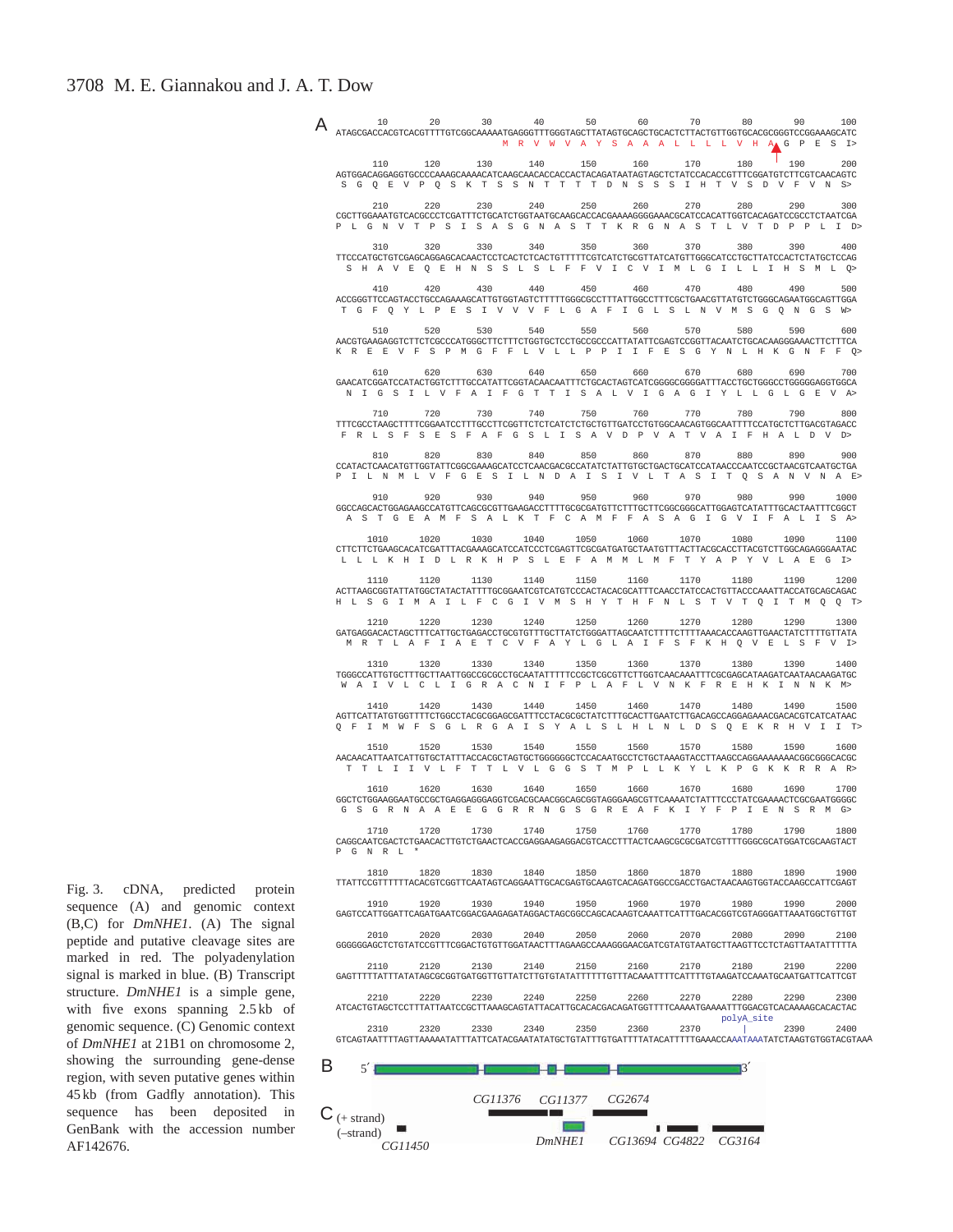plausible signal peptide. Accordingly, we take this to be the likeliest start site (Fig. 5).

### *Predicted structures of* Drosophila *NHEs*

Using the PSORT II (Nakai and Horton, 1999) and PROSITE (Bairoch et al., 1997) protein prediction programmes, it appears that all three *Drosophila* NHEs are plasma membrane integral proteins (61 %, 57 % and 70 % predicted plasma membrane targeting, respectively), with 11 putative transmembrane domains. Although some of the *Drosophila* NHEs appear to sit close to mitochondrial NHEs in the similarity tree (see Fig. 7), they lack mitochondrial targeting sequences (PSORT II). The transmembrane probability plots (von Heijne, 1992) for the three proteins can be seen in Fig. 6. Clearly, the *Drosophila* NHEs share the same organisation (short N terminus, compact 10–12-pass transmembrane domain of approximately 400 residues, long hydrophilic C terminus) with human NHE1, the archetype of the NHE family, and so can be assigned with confidence to the family. *DmNHE1* and *DmNHE3* contain a signal peptide sequence with a putative cleavage site at residue 18/19. For *DmNHE2*, there are three contending sequences. The Gadfly CG9255 *DmNHE2* sequence is clearly incomplete (Fig. 6), so we reject this automated annotation in this case. The translation of the AF23595 sequence for *DmNHE2* lacks an N-terminal signal peptide sequence; however, if translation were to start at the initiator methionine corresponding to bases 628–630 of our sequence, then there would be a clear 21-residue signal peptide (PSORT II prediction), and the disposition of the N terminus of the peptide would be almost identical to that of human NHE1 (Fig. 6). At the C terminus, *DmNHE2* appears to encode an extremely long cytoplasmic C-terminal

Fig. 4. cDNA, predicted protein sequence (A) and genomic context (B,C) for *DmNHE3*. (A) The signal peptide and putative cleavage sites are marked in red. The polyadenylation signal is marked in blue. (B) Transcript structure. (C) Genomic context of *DmNHE2* at 27A1 on chromosome 2, showing gene-dense region containing nine putative surrounding genes within 50 kb (from Gadfly annotation). This sequence has been deposited in GenBank with the accession number AF199463.

B

 $\mathcal{C}$ 

| 110                 | 120            | 130       | 140                             | 150            | 160                 | 170       | 180<br>TATCCAAGCGAAAGGAGGTCCACACACTCCCCTGGCGCCCCTGAGCGTGGTCGTCCTCCTCCCCCCTTCTAGCACCATCACCTCCACCACCACCCCCC                                                                            | 190               | 200  |
|---------------------|----------------|-----------|---------------------------------|----------------|---------------------|-----------|--------------------------------------------------------------------------------------------------------------------------------------------------------------------------------------|-------------------|------|
| 210                 | 220            | 230       | 240                             | 250            | 260                 | 270       | 280<br>AACCCGTGAAACATAACGCGAAAATCGATTTCGGCTGCAGGCGCAGGAAGAAACTGAAGAAAGTATGTCCCACGGCGATGTGGACCCCGAGGTAGAGATG                                                                          | 290               | 300  |
| 310                 | 320            | 330       | 340                             | 350            | 360                 | 370       | 380<br>ACATCGCCCCACCGTATTCATGGGGACGCAGGAAGTCACCCAAGGTCGCAGACATTCTGGAAGCTACAGTGCTGGCGGAGCATGCTCATAGTCG                                                                                | 390<br>M L L I V> | 400  |
| 410                 | 420            | 430       | 440                             | 450            | 460                 | 470       | 480                                                                                                                                                                                  | 490               | 500  |
| 510                 | 520            | 530       | $\begin{matrix} 1 \end{matrix}$ | 550            | 560                 | 570       | G F A L C V L A P G C S A T D T D I A L D A K A T L N H R I Q S L D><br>580                                                                                                          | 590               | 600  |
|                     |                |           |                                 |                |                     |           | L L V F V F L L A L T V L T I W L F K H H R V S W L H E T G L A V>                                                                                                                   |                   |      |
| 610                 | 620            | 630       | 640                             | 650            | 660                 | 670       | 680<br>I Y G L I V G A I I R Y A G T S G T L D H M Q V E P Q G V P T Y S>                                                                                                            | 690               | 700  |
| 710                 | 720            | 730       | 740                             | 750            | 760                 | 770       | 780<br>ATAAATTGCCGCCTGATACTCTTTGGTTTAGGTACCCCGTTAATCAAAACAAATGGCAAAAGCCGCCAGAGGGAATCAAGACGTATGCCTACGTGTTTCG<br>D K L P P D T L W F R Y P V N Q T N G T K P P E G I K T Y A Y V F R>  | 790               | 800  |
| 810                 | 820            | 830       | 840                             | 850            | 860                 | 870       | 880<br>AGGACAGGTACACGATGTGGATGAGAACGAAATCGATCTTAAGGCAACGTTCGATCCGGAGGTATTTTTCAATATTATCCTGCCCCCAATTATCTTTTAT                                                                          | 890               | 900  |
| 910                 | 920            | 930       | 940                             | 950            | 960                 | 970       | G Q V H D V D E N E I D L K A T F D P E V F F N I I L P P I I F Y><br>980                                                                                                            | 990               | 1000 |
|                     |                |           |                                 |                |                     |           | GCGGGCTATTGCTTGAAAAAGAAATACTTCTTTCGCAACTTGGGTGCCATACTTACGTTTGCCATTGTGGGCACGACTTTGTCGGCCTTCCTAATCGGAG<br>A G Y C L K K K Y F F R N L G A I L T F A I V G T T L S A F L I G>           |                   |      |
| 1010                | 1020           | 1030      | 1040                            | 1050           | 1060                | 1070      | 1080<br>GCTTCATGTACGGCTGTGTGAAACTGATGCCAAAGTACTTGAGTAGCAGTTTCACATTCCTGGACTCCTTATACTTTGGAGCTCTGATATCGCCCACAGA<br>G F M Y G C V K L M P K Y L S S S F T F L D S L Y F G A L I S P T D> | 1090              | 1100 |
| 1110                | 1120           | 1130      | 1140                            | 1150           | 1160                | 1170      | 1180<br>TCCGCTCACCATTCTAGCCATATTCAACGATCTTAGGGTCGACGTAAACCTATATGCGCTAGTCTTGGGCGAATCTGTGCTCAACGATGCCGTGGCCATA                                                                         | 1190              | 1200 |
| 1210                | 1220           | 1230      | 1240                            | 1250           | 1260                | 1270      | PLTILAIFNDLRVDVNLYALVLGESVLNDAVAI><br>1280                                                                                                                                           | 1290              | 1300 |
|                     |                |           |                                 |                |                     |           | GTCCTTAGTGGAGCCATTCAAAATTATGGTGAACACTATTCCAATACCGGGGAATTCGAAACTACAGCTTTTCTACGCTCGTTGAGCGATTTCTTCTCCA<br>VLSGAIQNYGEHYSNTGEFETTAFLRSLSDFFS>                                           |                   |      |
| 1310                | 1320           | 1330      | 1340                            | 1350           | 1360                | 1370      | 1380<br>TCTTCTTACTATCCCTGATGATTGGCGCGCCATGGGATGCTTGACAGCATTGATGACCAAATTTACTCGGGTTCGAGACTTTCCTTTGCTAGAATCCGC<br>I F L L S L M I G A A M G C L T A L M T K F T R V R D F P L L E S A>  | 1390              | 1400 |
| 1410                | 1420           | 1430      | 1440                            | 1450           | 1460                | 1470      | 1480<br>L F V L M S Y S T F L L A E A T E L T G V V A V L F C G I C Q A H>                                                                                                           | 1490              | 1500 |
|                     | 1520           | 1530      | 1540                            | 1550           | 1560                | 1570      | 1580<br>TACACGTACAACAACTTGTCGGAGGACTCGCGCCAAAGGACAAAACAGATATTCGAGCTCCTGAACTTTCTAGCCGAGAATTTTATCTTTCCTACATTG<br>Y T Y N N L S E D S R Q R T K Q I F E L L N F L A E N F I F S Y I>    | 1590              | 1600 |
| 1610                | 1620           | 1630      | 1640                            | 1650           | 1660                | 1670      | 1680<br>GCGTATCGATGTTCACCTTTCCCAAGCATCATTTTGACGCCGGTTTCATTATAACAGCTTTTATTTGCGCTGCCATTGGAAGGGCGGTGAATGTGTATCC<br>G V S M F T F P K H H F D A G F I I T A F I C A A I G R A V N V Y P> | 1690              | 1700 |
|                     | 1720           | 1730      | 1740                            | 1750           | 1760                | 1770      | 1780<br>CTTGTCCTGGCTGCTGAACATAAAGCGAAAGCCGAAAATTTCCACAAACTTTCAGCATATGTTGTTCTTTGCTGGACTTCGTGGCGCCATGTCCTTTGCC<br>L S W L L N I K R K P K I S T N F Q H M L F F A G L R G A M S F A>   | 1790              | 1800 |
| 1810                | 1820           | 1830      | 1840                            | 1850           | 1860                | 1870      | 1880<br>TTGGCCATCCGAAATACAGTGTCGGACGACGACGACAGACGATGCTGACTGCCACATCGCTGATTGTCATCTTTACGGTTGTAATTCAGGGTGGGCTGCAA                                                                        | 1890              | 1900 |
| 1910                | 1920           | 1930      | 1940                            | 1950           | 1960                | 1970      | L A I R N T V S D E R Q T M L T A T S L I V I F T V V I Q G G A A><br>1980                                                                                                           | 1990              | 2000 |
|                     |                |           |                                 |                |                     |           | ATTTCCTGCTTAATTGGTTGAAAATACCCGTTGGCGTGGACGATGAGACTGAACAACTCAATAACTATCAAGTGCACAGTTCTGATGGTTATTTGCAGGA<br>N F L L N W L K I P V G V D D E T E Q L N N Y Q V H S S D G Y L Q D>         |                   |      |
| 2010                | 2020           | 2030      | 2040                            | 2050           | 2060                | 2070      | 2080<br>TGTGGAGGGCGGTGGCGTTAATCGCAACAAGATGCGCTTGTCCGGTGGAACAGATACGAACTTGGACACGCCCGTCGATGGTACGAATGGCAGTTTGGGC<br>VEGGGVNRNKMRLSGGTDTNLDTPVDGTNGSLG>                                   | 2090              | 2100 |
| 2110                | 2120           | 2130      | 2140                            | 2150           | 2160                | 2170      | 2180<br>GGAGCAAGCGGCGGTCGCCGGCGCAACAGCCACGAGAAGGCCATTCTTGCTAGGATCTGGGGAAACTTTGATACCAAGTACATGAAGCCCTTACTGACGC                                                                         | 2190              | 2200 |
| 2210                | 2220           | 2230      | 2240                            | 2250           | 2260                | 2270      | G A S G G R R R N S H E K A I L A R I W G N F D T K Y M K P L L T><br>2280                                                                                                           | 2290              | 2300 |
|                     |                |           |                                 |                |                     |           | H S R P T L L E T L P V C C N P I A R L L T T T Q Q L T Q D G S E F>                                                                                                                 |                   |      |
| 2310                | 2320           | 2330 2340 |                                 | 2350           | 2360                | 2370      | 2380<br>R R V D S D S D I C I D N D T G N G L S Q D G S G A A P G V G R R>                                                                                                           | 2390              | 2400 |
| 2410                | 2420           | 2430      | 2440                            |                | 2450 2460 2470 2480 |           |                                                                                                                                                                                      | 2490              | 2500 |
|                     |                |           | N S L S R V G G D H R N A Y I * |                |                     |           |                                                                                                                                                                                      | PolyA_Site        |      |
| 2510                | 2520           | 2530      |                                 | 2540 2550 2560 |                     | 2570 2580 | AAATCGAAAATGTGAAAACTGTACAAATTAGAATATACTTTTCAGTTTATCCTTGTTTATGGAAATGTGATTCGGAACTCTAGTAATAAACACAAATCTGAAA                                                                              | 2590              | 2600 |
| 5'                  |                |           |                                 |                |                     |           | $   3'$                                                                                                                                                                              |                   |      |
| $(+ \text{strand})$ | <i>CG11070</i> | CG11181   |                                 |                |                     |           |                                                                                                                                                                                      |                   |      |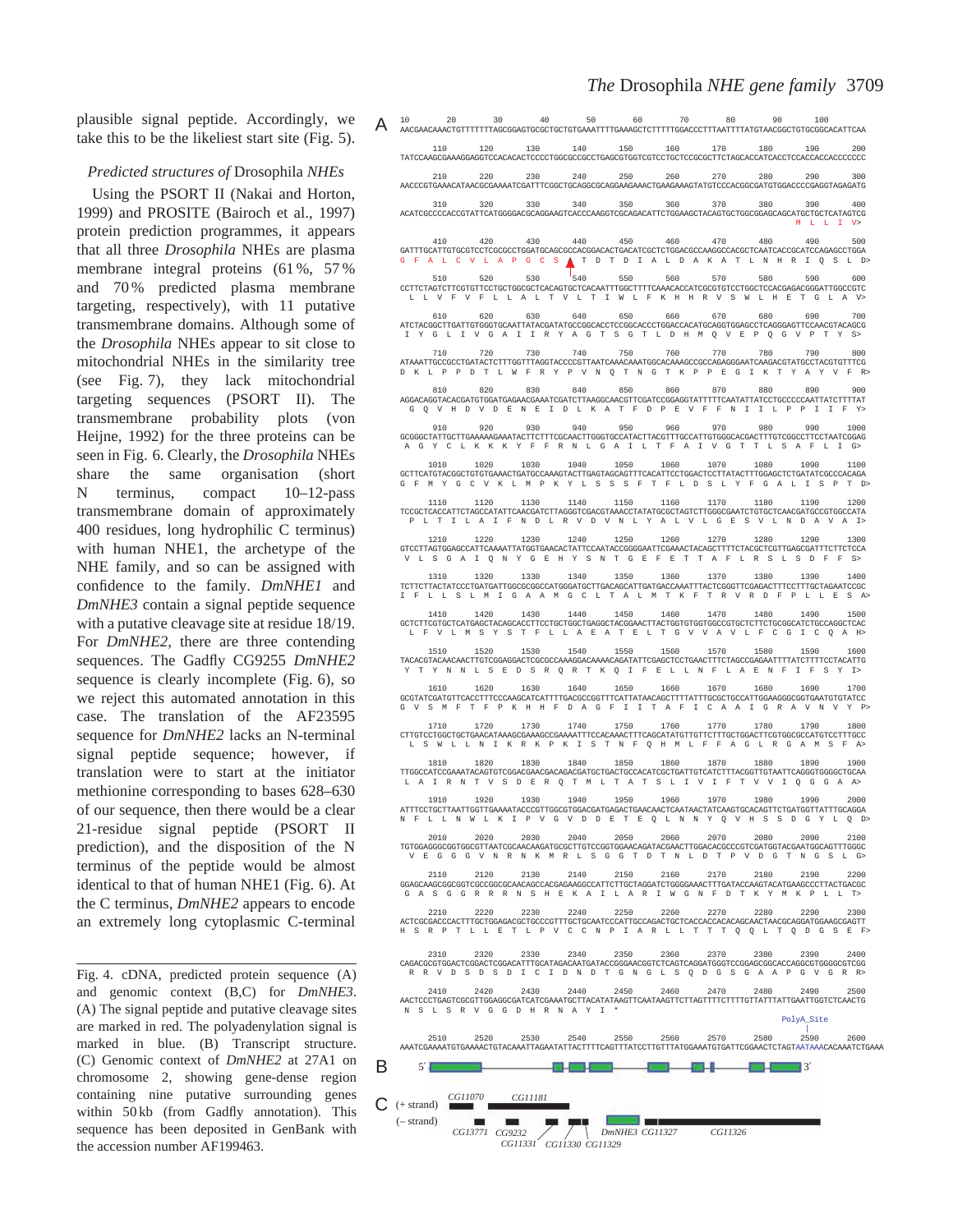# 3710 M. E. Giannakou and J. A. T. Dow

tail, with a very short 3′UTR that lacks a polyadenylation site. However, our confidence in this structure is increased by the conceptual translation of an *Aedes aegypti* sequence which, though lacking an N-terminal signal peptide, has a very similar C-terminal cytoplasmic domain. It it therefore likely to be a partial, but authentic, cDNA. However, the testes cDNA we describe here appears to represent a complete, authentic cDNA that has a 5′UTR, a signal peptide and a polyadenylation site. *DmNHE2* must therefore be considered to have alternative transcripts, both identical at the 5′UTR and the N-terminal and membranespanning coding regions, but having very different C termini through facultative readthrough of the last exon of our sequence (Fig. 5). As the cytoplasmic C terminus is considered to have control properties, this difference is likely to be functionally very significant.

All three isoforms have multiple putative Nglycosylation sites, putative phosphorylation sites for cAMP- and cGMP-dependent protein kinases, protein kinase C and casein kinase type II sites (Prosite predictions). *DmNHE3* also appears to have two leucine zipper motifs in transmembrane region (TM) 7, which is quite unusual because only human *NHE5* and the *Arapidopsis thaliana* NHEs have leucine zipper motifs (three in human *NHE5* in TMs 1 and 2; one in *Arabidopsis thaliana* NHE in the intracellular domain between TM6 and TM7).

# *Alignment and phylogenetic relationships*

The *Drosophila* NHE sequences were used in further BLAST searches to identify other members of the NHE family. Amongst proteins identified were those from a variety of species, mammalian (human, rat, bovine) and other

Fig. 5. cDNA, predicted protein sequence and genomic context for *DmNHE2*. (A) cDNA sequence and putative transcript for testes clone AT11019. The putative signal peptide and cleavage site are marked in red. The polyadenylation signal is marked in blue. (B) Transcript structure of *DmNHE2.* The long transcript is that of GenBank accession number AF235935 (X. Lin, D. C. Huang, W. Yan and D. L. Barber, unpublished). The short transcript is our sequence for testes cDNA clone AT11019. (C) Genomic context of *DmNHE2* at 39B1 on chromosome 2, showing the surrounding genes within 53 kb, modified from Gadfly annotation, to reflect the larger size of *DmNHE2*. This sequence has been deposited in GenBank with the accession number AF239763.

|                                                                                                                                                                                                                                                                                                                                                                          |      |      |                            |      | $\displaystyle \mathop{\mathbf{A}}\limits_{\scriptscriptstyle \mathtt{CTCGTARTGTRAACATACGTATACGTATGTRTCTAGTCACGCCCTCTTCAGTCARTAATATGTTATGCTATTTTTGTGCAGTTAGACAGGCATGAATTAGAA} \overline{\mathbb{A}}$ |      |                |           |                                      |
|--------------------------------------------------------------------------------------------------------------------------------------------------------------------------------------------------------------------------------------------------------------------------------------------------------------------------------------------------------------------------|------|------|----------------------------|------|------------------------------------------------------------------------------------------------------------------------------------------------------------------------------------------------------|------|----------------|-----------|--------------------------------------|
| 110<br>GCATTATTTATTGCACACGTCTGCAGTGTGAATCAAAACAAAATCGGAAGCGGCCCGAGAGTGGGTGAGAAAGAGGAGGAGGAGGAGCGTGAGAAACC                                                                                                                                                                                                                                                                |      |      |                            |      | $120$ $130$ $140$ $150$ $160$ $170$ $180$ $190$ $200$                                                                                                                                                |      |                |           |                                      |
| 210                                                                                                                                                                                                                                                                                                                                                                      |      |      |                            |      | 220 230 240 250 260 270 280 290 300                                                                                                                                                                  |      |                |           |                                      |
| GCTGAGTAGAAGTACGTTGTAGCATGCCAGGATCAAAAAAGTGAATAACAGATCATAATGAGCATCCGCACGGAGCAGGATTACGACAGTGCCACTCCGG                                                                                                                                                                                                                                                                     |      |      |                            |      | 310 320 330 340 350 360 370 380 390 400                                                                                                                                                              |      |                |           |                                      |
| 410<br>CGCTGGCACAGCAAATGAATTTGGCCCGAAGAGCCTGCTGCAGGATCAAATCCTACAGCTCGGAATCCCTCTTCAAGACCTATGCTTCTGTAATAACAGA                                                                                                                                                                                                                                                              | 420  | 430  |                            |      | 440 450 460 470                                                                                                                                                                                      |      | 480            | 490       | 500                                  |
| 510<br>TACTAGTGCAAATGAAATCGATGCAGAAGCACCTCCACCACCGAGAGATAAAACCAAAACGAGAATAGAGCCACAGATAGCGCCCCGCAAAACGCAACTCA                                                                                                                                                                                                                                                             | 520  |      |                            |      | 530 540 550 560                                                                                                                                                                                      | 570  | 580            | 590 600   |                                      |
| 610<br>TCCTGCACATCATCCGACTGGCGGGGGATGTTCAGCAAAAGGACGCTGCTCATCTGCGCCCTGGCACTGATCCTTGGAAGTGCCCAGGCGCGCCCAACA                                                                                                                                                                                                                                                               | 620  |      |                            |      | 630 640 650 660 670 680 690 700                                                                                                                                                                      |      |                |           |                                      |
| 710                                                                                                                                                                                                                                                                                                                                                                      | 720  |      |                            |      | MFSKRTLLICALALILGSAQA RPN><br>730 740 750 760 770                                                                                                                                                    |      | 780 790 800    |           |                                      |
| CGAGTGCTGTGGGAGTGGCTCCGAGAAAGGTCAGCCAGGACATTGTGGATGCGGTCACCCAGCTAAATCTGGGCCAGTCGGCGCCATTGATGCGGTGGA<br>T S A V G V A P R K V S Q D I V D A V T Q L N L G Q S A P I D A V D>                                                                                                                                                                                              |      |      |                            |      |                                                                                                                                                                                                      |      |                |           |                                      |
| TGTGGGGCTGGATCCAACGCCATCGGCGAGAGTGCCACGTCCCGAACCATTGAAATCCGGCGACGAGAATGCGAAGGGCGACGAGGACACAAGATGGAG                                                                                                                                                                                                                                                                      |      |      |                            |      | 810 820 830 840 850 860 870 880 890 900                                                                                                                                                              |      |                |           |                                      |
| V G L D P T P S A R V P R P E P L K S G D E N A K G D E G H K M E>                                                                                                                                                                                                                                                                                                       |      |      |                            |      | 910 920 930 940 950 960 970 980 990 1000                                                                                                                                                             |      |                |           |                                      |
| CGGTATCCCCTCTCCAGTGTGGACTTCGCTCGGGTAAAGACGCCGTTCATCATTGGAATCTGGATCCTGTCGGCCAGTATAGCTAAAATCGGTTTCCATA<br>RYPLSSVDFARVKTPFIIGIWILSASIAKIGFH>                                                                                                                                                                                                                               |      |      |                            |      |                                                                                                                                                                                                      |      |                |           |                                      |
| ${\tt TGACGCCCAAACTGCACCTAATATTTCCGGAATCGTGCCTGCTGATGCTGGGGCGTGGTCATTGGGCGTGGTCTCTATTTCTGCACCGATGTCGCCGT$<br>M T P K L H L I F P E S C L L I V V G V V I G V V L Y F C T D V A V>                                                                                                                                                                                        |      |      |                            |      | $1010 \qquad \quad 1020 \qquad \quad 1030 \qquad \quad 1040 \qquad \quad 1050 \qquad \quad 1060 \qquad \quad 1070 \qquad \quad 1080 \qquad \quad 1090 \qquad \quad 1100$                             |      |                |           |                                      |
| 1110                                                                                                                                                                                                                                                                                                                                                                     |      |      |                            |      | $1120$ $1130$ $1140$ $1150$ $1160$ $1170$ $1180$ $1190$ $1200$                                                                                                                                       |      |                |           |                                      |
| ${\tt CTCCCCGCTGACTCCCAATACCTTCTTCTTCCTACATGCTTCCACGATTATCCTGACGCGGGCTACTTTATGCCCAACAGATTGTTCTTCGACAACCTG}$<br>SPLTPNTFFFYMLPPIILDAGYFMPNRLFFDNL>                                                                                                                                                                                                                        |      |      |                            |      |                                                                                                                                                                                                      |      |                |           |                                      |
| 1210<br>GGCACCATCCTGCTGATGGCGGTGGTCGGAACCATCTTCAACATAGCTACCATCGGTGGCTCCTTGTACGCCTGCGGAAAGATGGGAATTTACGGGAAA<br>G T I L L M A V V G T I F N I A T I G G S L Y A C G K M G I Y G E>                                                                                                                                                                                        |      |      |                            |      | $1220 \qquad 1230 \qquad 1240 \qquad 1250 \qquad 1260 \qquad 1270 \qquad 1280 \qquad 1290 \qquad 1300$                                                                                               |      |                |           |                                      |
| 1310                                                                                                                                                                                                                                                                                                                                                                     | 1320 | 1330 | 1340 1350                  |      | 1360 1370                                                                                                                                                                                            |      | 1380 1390 1400 |           |                                      |
| GCGAGACTCCGGGTCTAATGGACGTGTTTCTATTTGCCTCACTGATATCTGCAGTGGATCCGGTGGCCGTATTGGCCGTATTCGAGGAGATACACGTGAA<br>S E T P G L M D V F L F A S L I S A V D P V A V L A V F E E I H V N>                                                                                                                                                                                             |      |      |                            |      |                                                                                                                                                                                                      |      |                |           |                                      |
| CGAGATCCTATACATTGTCGTCTTTGGCGAGTCCTTGCTGAACGATGCCGTCACGGTTGTGATGTACCACATGATGGAGTCCTACAATGAGATTGGCTTG<br>E I L Y I V V F G E S L L N D A V T V V M Y H M M E S Y N E I G L>                                                                                                                                                                                               | 1420 | 1430 | 1440                       | 1450 | 1460                                                                                                                                                                                                 | 1470 | 1480           | 1490      | 1500                                 |
| 1510                                                                                                                                                                                                                                                                                                                                                                     | 1520 |      | 1530 1540 1550             |      |                                                                                                                                                                                                      |      | 1560 1570 1580 | 1590 1600 |                                      |
| ${\tt GACAAAATCATCGCCCAGGACATTGCCAGGGGTGTGGGTTCCTTCTTCGTGGATGCGCTCGGTGGCACTGCCATAGGATCATCTGGGGCTTTCTCACGG$<br>D K I I A Q D I A S G V G S F F V V A L G G T A I G I I W G F L T>                                                                                                                                                                                         |      |      |                            |      |                                                                                                                                                                                                      |      |                |           |                                      |
| 1610 1620 1630 1640 1650 1660 1670 1680 1690 1700                                                                                                                                                                                                                                                                                                                        |      |      |                            |      |                                                                                                                                                                                                      |      |                |           |                                      |
|                                                                                                                                                                                                                                                                                                                                                                          |      |      |                            |      | GCTTGGTGACCCGATTCACCGATCACGTGCGTGTCATAGAACCCATTTTCATATTTGTGATGGCGTACTTGGCCTATCTCAATGCGGAAATATTCCACAT                                                                                                 |      |                |           |                                      |
|                                                                                                                                                                                                                                                                                                                                                                          |      |      |                            |      | $1710 \qquad 1720 \qquad 1730 \qquad 1740 \qquad 1750 \qquad 1760 \qquad 1770 \qquad 1780 \qquad 1790 \qquad 1800$                                                                                   |      |                |           |                                      |
| S G I L A I T F C G I T M K N Y V E S N I S Q K S H T T V K Y A L>                                                                                                                                                                                                                                                                                                       |      |      |                            |      |                                                                                                                                                                                                      |      |                |           |                                      |
|                                                                                                                                                                                                                                                                                                                                                                          |      |      |                            |      | $1810 \qquad \quad 1820 \qquad \quad 1830 \qquad \quad 1840 \qquad \quad 1850 \qquad \quad 1860 \qquad \quad 1870 \qquad \quad 1880 \qquad \quad 1890 \qquad \quad 1900$                             |      |                |           |                                      |
| K M L S S S A E T I I F M F L G V A T V N N M H V W N T W F V V L>                                                                                                                                                                                                                                                                                                       |      |      |                            |      | 1910 1920 1930 1940 1950 1960 1970 1980 1990 2000                                                                                                                                                    |      |                |           |                                      |
| G L V T R F T D H V R V I E P I F I F V M A Y L A Y L N A E I F H M><br>${\tt GAGCGGCATTTTAGCCATCACTTTCTGTGGGTATCACAATGAAAACTATGTGGAAATCTTAATATTTCACAAAAAGTCGCATACGACTGTCAAAATATGCCTTTA$<br>CCATTGCCTTCTGTTCAGTATTTCGTGTCATTGGCGTCATTTTGCTATCGGCCCTTGCCAATCGCTTCCGCTTGCACAAATTGTCCCGGGTGGATCAGTT<br>T I A F C S V F R V I G V I L L S A L A N R F R L H K L S R V D Q F> |      |      |                            |      |                                                                                                                                                                                                      |      |                |           |                                      |
| 2.0.1.0                                                                                                                                                                                                                                                                                                                                                                  |      |      |                            |      | 2020 2030 2040 2050 2060 2070 2080 2090 2100                                                                                                                                                         |      |                |           |                                      |
| V M S Y G G L R G A V A F A L V L L V D E N V V K Q K N M F V T T><br>2110                                                                                                                                                                                                                                                                                               | 2120 | 2130 | 2140                       | 2150 | 2160                                                                                                                                                                                                 | 2170 | 2180           | 2190      |                                      |
| ACGATAGCTGTGATTTACTTTACTGTCTTCCTGCAAGGAATCACTATAAAGCCGCTGGTGAAAATCCTTAATGTCAAGCGCGCTAATAAACGCAAGCCAA<br>T I A V I Y F T V F L Q G I T I K P L V K I L N V K R A N K R K P>                                                                                                                                                                                               |      |      |                            |      |                                                                                                                                                                                                      |      |                |           |                                      |
| AAGATGTTGTCCAGCTCGGCGGAGACCATTATATTTATGTTCCTAGGCGTGGCCACTGTGAACAACATGCACGTATGGAATACGTGGTTTGTAGTGCTGA<br>2210                                                                                                                                                                                                                                                             | 2220 | 2230 | 2240                       | 2250 | 2260                                                                                                                                                                                                 | 2270 | 2280           | 2290      |                                      |
| T M N E R I H E R F M D H L M A G I E D I V G K T G N Y N V R D K F><br>2310                                                                                                                                                                                                                                                                                             | 2320 | 2330 | 2340                       | 2350 | 2360                                                                                                                                                                                                 | 2370 | 2380           | 2390      |                                      |
| CAAGCGTTTCGACAATCGCTTTATTCGCCCGCTGCTGATCAGAGATCTTAAGGTATTTTTACATCTAAGTTTGTAGATGGGGTCAAAACGGTTAGGTCTT<br>K R F D N R F I R P L L I R D L K V F L H L S L                                                                                                                                                                                                                  |      |      |                            |      |                                                                                                                                                                                                      |      |                |           |                                      |
| 2410<br>CCAGAATATGAAATCTCTAAATCTATATGTATACCCTAACTGCCATTAGGAAATTAATGAATTGCATTTATTGGACCACATTCCCATGCAAAGCTATGAG                                                                                                                                                                                                                                                             | 2420 | 2430 | 2440                       | 2450 | 2460                                                                                                                                                                                                 | 2470 | 2480           | 2490      |                                      |
| 2510<br>CGAGCATTGAACACGAATAGAGGGCCGAGTGCATCAAATGCAGATGAAAAGAGCCGAAGGCAACGTCGTTACTCAAGAATATCTTCTAGAATGAACCCTT                                                                                                                                                                                                                                                             | 2520 | 2530 | 2540                       | 2550 | 2560                                                                                                                                                                                                 | 2570 | 2580           | 2590      |                                      |
| 2610                                                                                                                                                                                                                                                                                                                                                                     | 2620 | 2630 | Poly-A signal<br>2640 2650 |      | 2660                                                                                                                                                                                                 | 2670 |                |           |                                      |
|                                                                                                                                                                                                                                                                                                                                                                          |      |      |                            |      |                                                                                                                                                                                                      |      |                |           |                                      |
|                                                                                                                                                                                                                                                                                                                                                                          |      |      |                            |      |                                                                                                                                                                                                      |      |                |           |                                      |
| Long transcript<br>Short transcript                                                                                                                                                                                                                                                                                                                                      |      |      |                            |      |                                                                                                                                                                                                      |      |                |           | 2200<br>2300<br>2400<br>2500<br>2600 |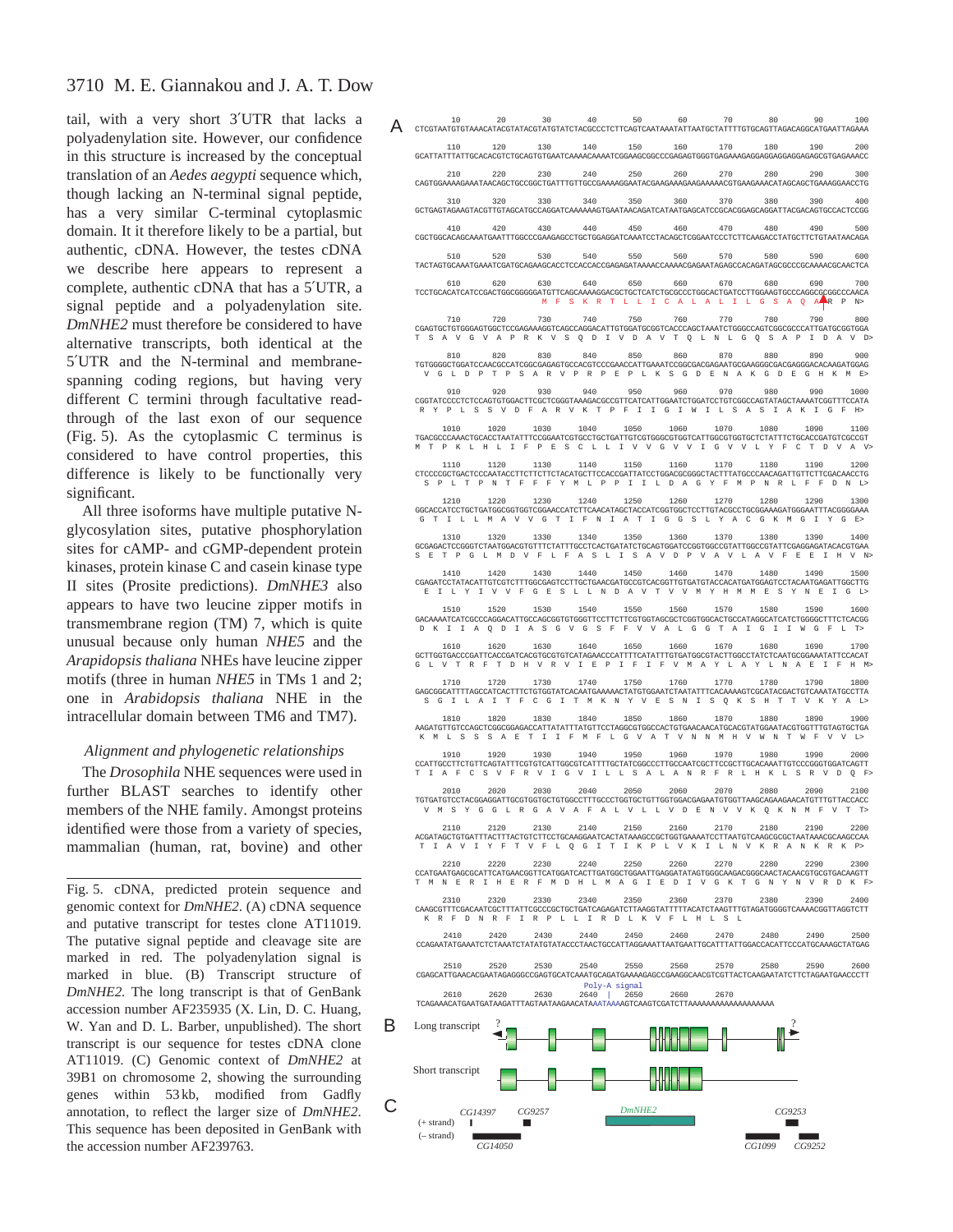

Fig. 6. Structure predictions for human NHE1, *DmNHE1*, *DmNHE2* and *DmNHE3*. Transmembrane probability plots for human NHE1, *DmNHE1*, *DmNHE2*, *Aedes aegypti* NHE3 and *DmNHE3* proteins according to the von Heijne (von Heijne, 1992) algorithm. Predictions were made using MacVector 7.0. The blue background indicates the N-terminal domain; white, the compact transmembrane domain; yellow, the Cterminal cytoplasmic domain. Putative signal peptide cleavage sites are marked with red arrowheads. All three gene models for *DmNHE2* are shown (see text) with the *Aedes aegypti* sequence for comparison.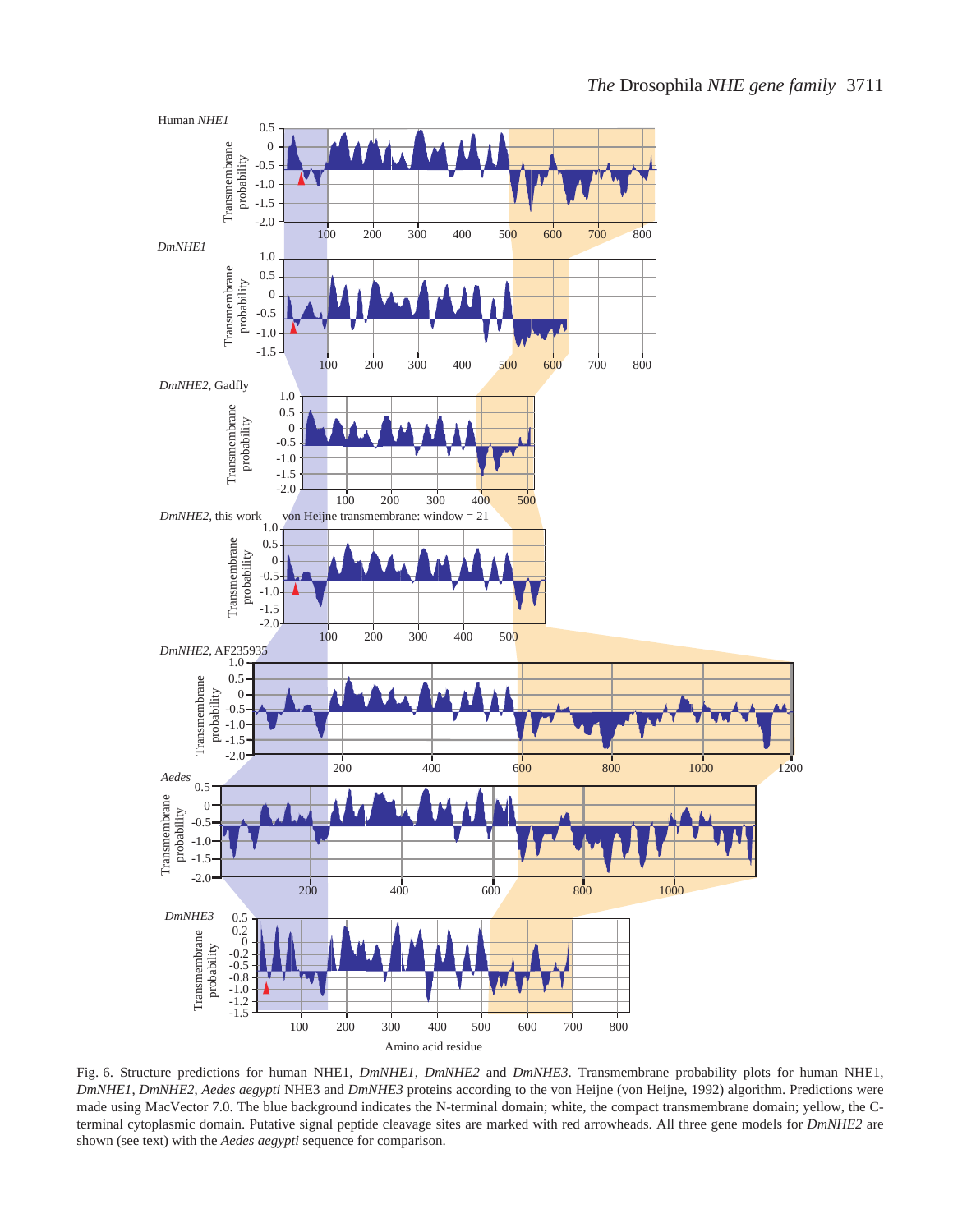

representative NHE family members, produced using ClustalW and SeqVu software. (A) An alignment of the NHEs in the amiloride-binding region and (B) the alignment of NHEs in the highly conserved region. Blue denotes hydrophilic, and red hydrophobic, residues. Nomenclature is as for Fig. 8.

vertebrate (trout, *Cyprinus carpio* NHE) and invertebrate (crab, *Caenorhabditis elegans*) sequences. Amongst these sequences were a number of novel human NHE protein sequences, a protein previously identified as KIAA0939, which is the closest homologue to *DmNHE1* (55 % identity at the amino acid level) and 13 sequences newly emerged from the human genome project, partial protein sequences from working drafts of the human genome. KIAA0939 was identified in IMAGE clone 3134373 (GenBank accession number BF222481), from a *Homo sapiens* kidney cDNA library.

The *Drosophila* NHEs were aligned to the human and other members of the NHE family of exchangers (Fig. 7), and a phylogenetic tree was constructed to examine similarities between the different family members (Fig. 8). The alignment shows that the *Drosophila* NHEs are definitely members of the

family, with different *Drosophila* NHEs more similar to different branches of the family. *DmNHE1* is most closely related to the novel human NHE KIAA0939 and to some novel sequences from working drafts. *DmNHE3* is more closely related to some new human NHE draft sequences and the human NHE6, which is the mitochondrial NHE isoform (Numata et al., 1998). *DmNHE2*, in contrast, is more closely related to the crab NHE from *Carcinus maenas* and to the exchanger from the yellow fever mosquito *Aedes aegypti*.

The amiloride-binding region, which is present in all known NHE family members (Wakabayashi et al., 1997), is present in all the *DmNHE*s, although it is not perfectly conserved, which could explain the slightly lower amiloride sensitivity we observed (Table 1). The highly conserved region between NHE isoforms, which is thought to be involved in ion exchange

# 3712 M. E. Giannakou and J. A. T. Dow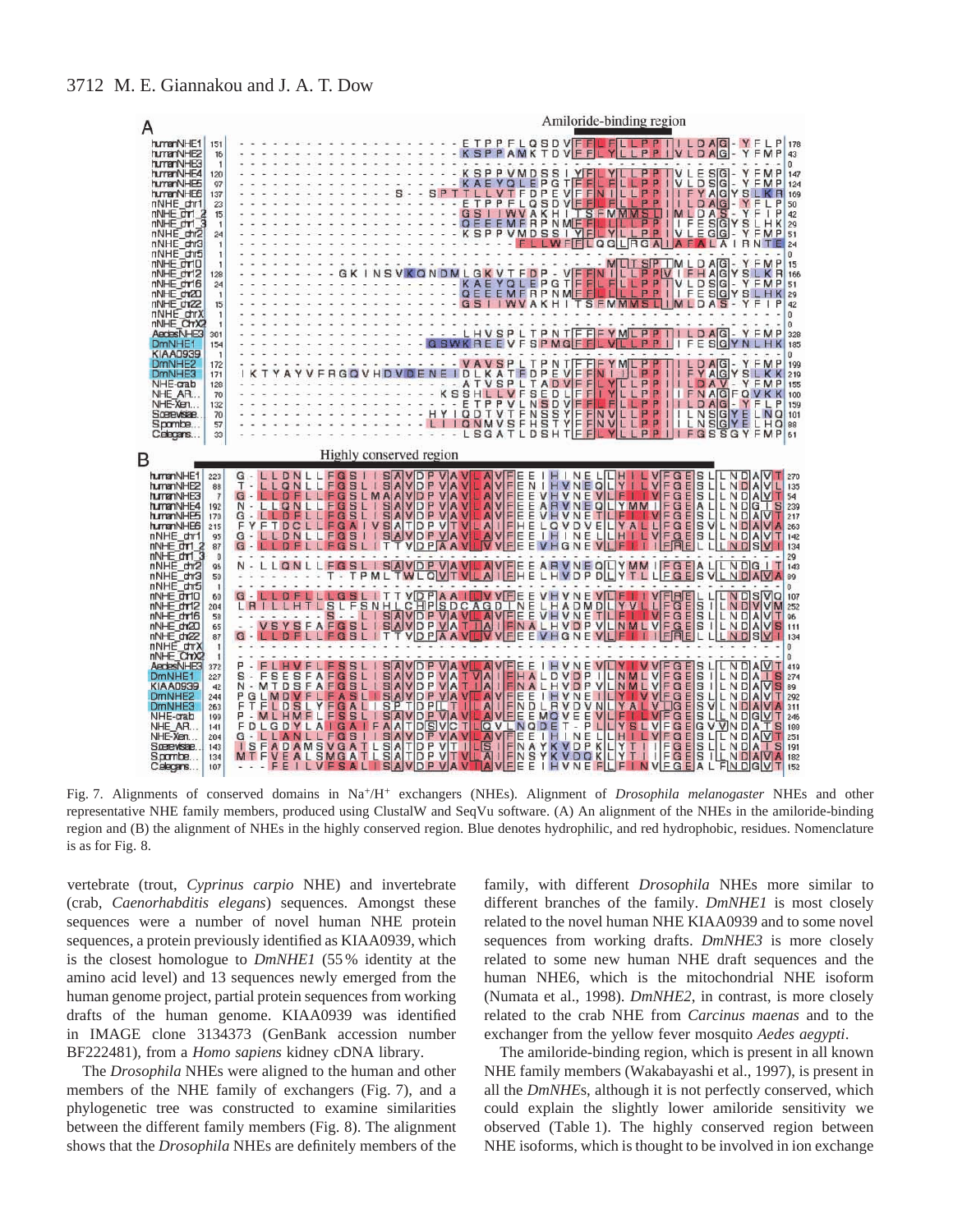Fig. 8. Phylogenetic tree for selected Na+/H+ exchangers (NHEs). Protein sequences are those aligned in Fig. 7, produced using TreeViewPPC and ClustalW software. The boxed names are the *Drosophila* NHEs, and the other abbreviations are as follows: *Xenopus* NHE, *Xenopus laevis*, CAA69925 (Busch, 1997); human NHE1, *Homo sapiens*, AAB59460 (Sardet et al., 1988); nNHE chr1, *Homo sapiens*, Hs1\_5070 chromosome 1 working draft sequence; human NHE2, *Homo sapiens*, XP\_010884 (NCBI Annotation Project; direct submission, 2001); human NHE4, *Homo sapiens*, P26434 (Orlowski et al., 1992); nNHE chr2, *Homo sapiens*, Hs2\_5544 chromosome 2 working draft sequence; human NHE5, *Homo sapiens*, NP\_004585 (Klanke et al., 1995); nNHE chr16, *Homo sapiens*, Hs16\_10635 chromosome 16 working



draft sequence; *C. elegans* NHE, *Caenorhabditis elegans*, P35449 (Marra et al., 1993); nNHE chr3, *Homo sapiens*, Hs3\_19514 chromosome 3 working draft sequence; NHE *Arabidopsis*, *Arabidopsis thaliana*, AAF21755 (Quintero et al., 2000); *DmNHE3*, *Drosophila melanogaster*, AAF13702 (this work); nNHE chrX2, *Homo sapiens*, HsX\_11991 chromosome X working draft sequence; human NHE6, *Homo sapiens*, AAC39643 (Numata et al., 1998); nNHE chr12, *Homo sapiens,* Hs12\_9838 chromosome 12 working draft sequence; nNHE chrX, *Homo sapiens*, HsX\_11725 chromosome X working draft sequence; *S. cerevisiae* NHE, *Saccharomyces cerevisiae*, Q04121 (Numata et al., 1998); *S. pombe* NHE, *Schizosaccharomyces pombe*, T37706 (L. Murphy, D. Harris, V. Wood, B. G. Barrell and M. A. Rajandream, unpublished); KIAA0939, *Homo sapiens*, CAB46030 (N. Corby, unpublished); *DmNHE1*, *Drosophila melanogaster*, AAD32689 (J. A. T. Dow, unpublished; and this work; nNHE chr13, *Homo sapiens*, Hs1\_22216 chromosome 1 working draft sequence; nNHE chr20, *Homo sapiens*, Hs20\_11518 chromosome 20 working draft sequence; nNHE chr10, *Homo sapiens*, Hs10\_8739 chromosome 10 working draft sequence; nNHE chr12, *Homo sapiens*, Hs1\_22246 chromosome 1 working draft sequence; nNHE chr22, *Homo sapiens*, Hs22\_11677 chromosome 22 working draft sequence; human NHE3, *Homo sapiens*, P48764 (Brant et al., 1995); nNHE chr5, *Homo sapiens*, Hs5\_7223 chromosome 5 working draft sequence; *DmNHE2*, *Drosophila melanogaster*, AAF53960 (this work); *Aedes* NHE3, *Aedes aegypti*, AF80554 (S. S. Gill, H. Wediak and L. S. Ross, unpublished); NHE crab, *Carcinus maenas*, AAC26968 (Towle et al., 1997). nNHE denotes a novel or undocumented gene in the human genome sequence.

or at least essential for ion translocation (Noel and Pouyssegur, 1995), is also well conserved in the *Drosophila* NHEs, which are, however, more divergent than the other family members. In that respect, *DmNHE2* is the most similar to the other family members. Another domain present in many NHEs is a calmodulin-binding region found in the cytoplasmic C terminus of the exchangers. This region, termed calmodulinbinding region A in NHE1, is also found in the NHE1 isoform of other organisms, such as the mouse, *Xenopus laevis*, bovine NHE1, rat, pig, *Amphiuma tridactylum* and rabbit, in the NHE2 isoform of human and rabbit and the rat NHE4 isoform. It is not, however, found in any of the *Drosophila* NHEs.

#### *Expression patterns of* Drosophila *NHEs*

Expression patterns of *DmNHE1*, *DmNHE2* and *DmNHE3* were mapped by RT-PCR using cDNA derived from a variety of tissues using primers designed to bracket introns and using genomic DNA as a positive control for the reaction (Fig. 9). This experiment showed that all three genes are expressed in the head, body and Malpighian tubules and at all developmental stages, indicating that they are widely expressed.

#### **Discussion**

#### *Amiloride effects and the Wieczorek model*

The *Drosophila* Malpighian tubule is exquisitely sensitive to agents hypothesised to affect the components of the Wieczorek model for insect epithelia, namely the apical V-ATPase and associated exchanger. However, while bafilomycin is agreed to be a selective inhibitor of V-ATPase, amiloride could target a range of molecules on apical or basal surfaces. Here, we show that the Malpighian tubules are blocked by a characteristic range of amiloride derivatives characteristic of exchangers, rather than channels. The order of inhibition of fluid secretion in Malpighian tubules is EIPA@2,4-dichloro-benzamil>DMA>amiloride≈benzamil (Fig. 1; Table 1). These results are consistent with those recently obtained in *Aedes aegypti* (Petzel, 2000), increasing our confidence that amiloride targets NHEs in insect Malpighian tubules. This is also consistent with our RT-PCR data showing that *Drosophila* NHE genes, but not ENaC genes (Fig. 9, see also Fig. 2), are expressed in Malpighian tubules. Our failure to identify ENaCs in Malpighian tubules is consistent with electrophysiological analysis, which showed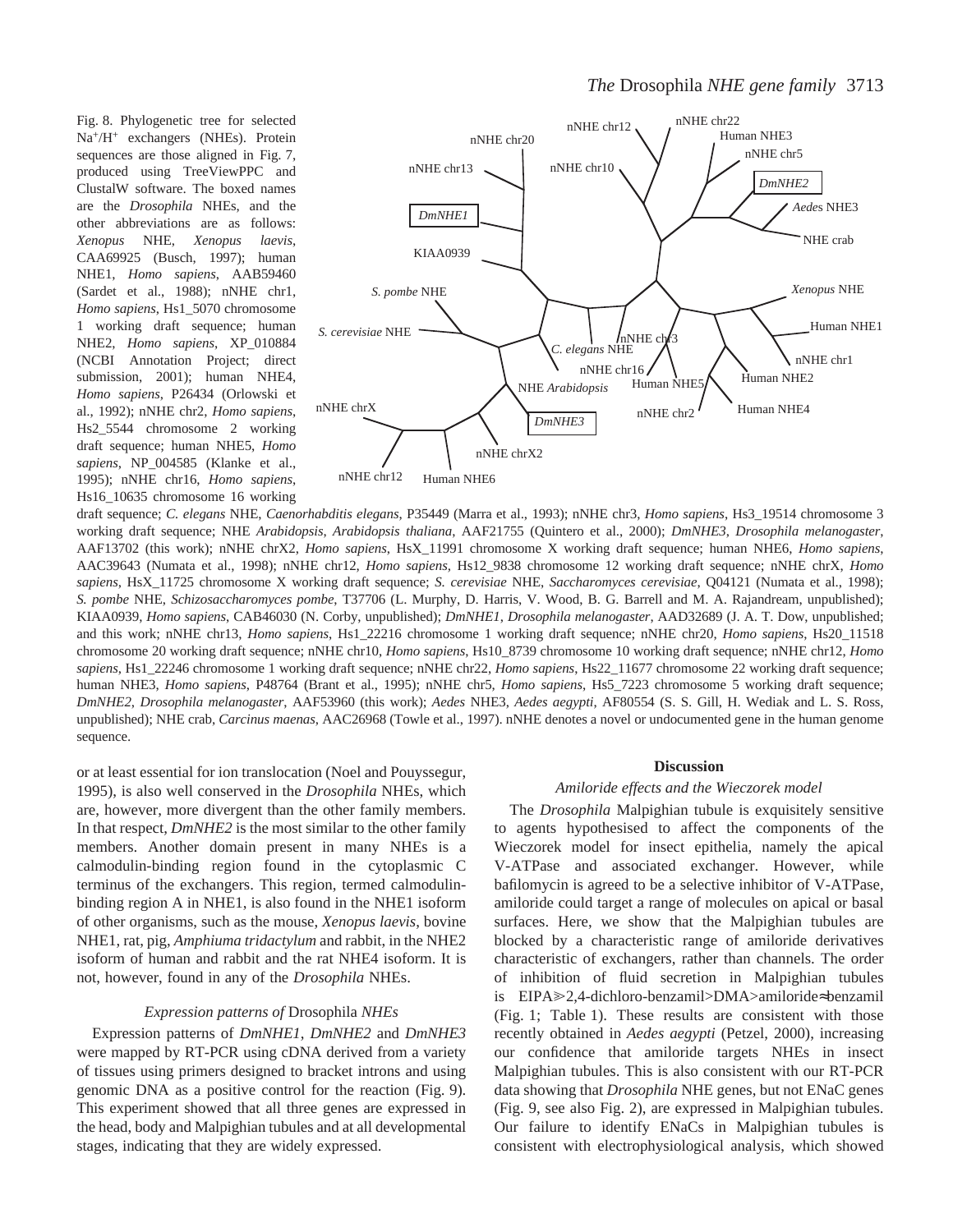# 3714 M. E. Giannakou and J. A. T. Dow



Fig. 9. Expression pattern of *Drosophila* Na+/H+ exchangers (NHEs). Left-hand panels: RT-PCR using primers specific for *DmNHE1* (top), *DmNHE2* (middle) and *DmNHE3* (lower panel). Predicted sizes for genomic (black arrow) and cDNA (white arrow) templates are shown. Templates: Genomic, genomic DNA; Whole fly, whole-fly cDNA; Head, head cDNA; Body, body cDNA; Tubule, Malpighian tubule cDNA; Larva, mixed larval cDNA; Pupa, mixed pupal cDNA; No template, no DNA control. Ladder is a 1 kb marker (Promega). Right-hand panels: the identity of the major bands labelled was verified by Southern hybridisation using DIG-labelled cDNA probes derived from an EST clone for

that amiloride inhibited transepithelial Na+ secretion in *Aedes aegypti* Malpighian tubules without any effect on transepithelial and fractional membrane resistance (Hegarty et al., 1992).

# *The* Drosophila *NHE family*

This paper describes three genes that appear to encode the *Drosophila* members of the NHE gene family. Their protein sequences are quite different from the protein sequences of the other members of the family, but there is sufficient similarity to the other NHEs to assign them unambiguously to this group of proteins (Fig. 6). More specifically, *DmNHE1* appears to be very similar to a novel human NHE, KIAA0939, which has been found in kidney (IMAGE 3134373) and brain (GenBank accession number AB023156) (Nagase et al., 1999). *DmNHE2* is most similar to two invertebrate NHEs, the NHE found in *Carcinus maenas* and the newly described NHE3 in *Aedes aegypti* (GenBank accession number AF80554; S. S. Gill, H. Wediak and L. S. Ross, unpublished). DmNHE3 sits near human mitochondrial NHE6 (although *DmNHE3* encodes no mitochondrial targeting sequences) and also close to *Arabidopsis thaliana* and yeast genes.

The three *DmNHEs* described above are predicted to be plasma membrane integral proteins with 10–12 transmembrane domains just like the other members of the family (Fig. 6). All the *Drosophila* NHEs have a putative signal peptide and a possible cleavage site. This is similar to the position in mammalian NHEs, although it is not certain whether the signal peptide is ever cleaved (Zizak et al., 2000); see Shrode et al. (Shrode et al., 1998) and Wakabayashi et al. (Wakabayashi et al., 2000). The presence of distinct messages for DmNHE2, encoding peptides with differing C-terminal domains, has interesting implications for control of the exchanger.

In principle, the elucidation of genes in *Drosophila* would allow the reverse genetic analysis of their function in mutants. However, there are no candidate P-element insertions documented at any of the three loci. The nearest mutation is an insertion, 2 kb beyond the 3′ end of *DmNHE3*, that generates a lethal recessive phenotype. However, this insertion is at the 5′ end of a novel gene (CG11329), and so the lethality is probably attributable to the latter locus.

Are any of these genes candidates for the Wieczorek exchanger? Their relative dissimilarity to cardinal vertebrate NHEs (Fig. 8) would allow them to be ascribed different functional properties. For example, *DmNHE2* sits in a branch of the similarity tree with only invertebrate representatives and so would be a strong candidate. Our data show that, in *Drosophila*, all three exchangers are widely expressed (Fig. 9) and are certainly present in a relevant epithelium (the Malpighian tubule). However, the same general expression pattern would argue against a specialised role in transporting epithelia only, and our pharmacological analysis (Fig. 1) does not distinguish between an apical or basolateral localisation. Recent electrophysiological evidence suggests that amiloride may be acting at the basolateral membrane of *Aedes aegypti* Malpighian tubules (Petzel, 2000), and our results cannot be taken to contradict this view. In insects, it may have been naïve to assume that sensitivity to bafilomycin and amiloride is sufficient proof that an epithelium conforms to the Wieczorek model. However, whether *DmNHE1*, *DmNHE2* or *DmNHE3* transpires to be the elusive apical exchanger, or a vital part of the cell's ion-regulatory machinery, the description of this gene family in a genetic model organism should be useful.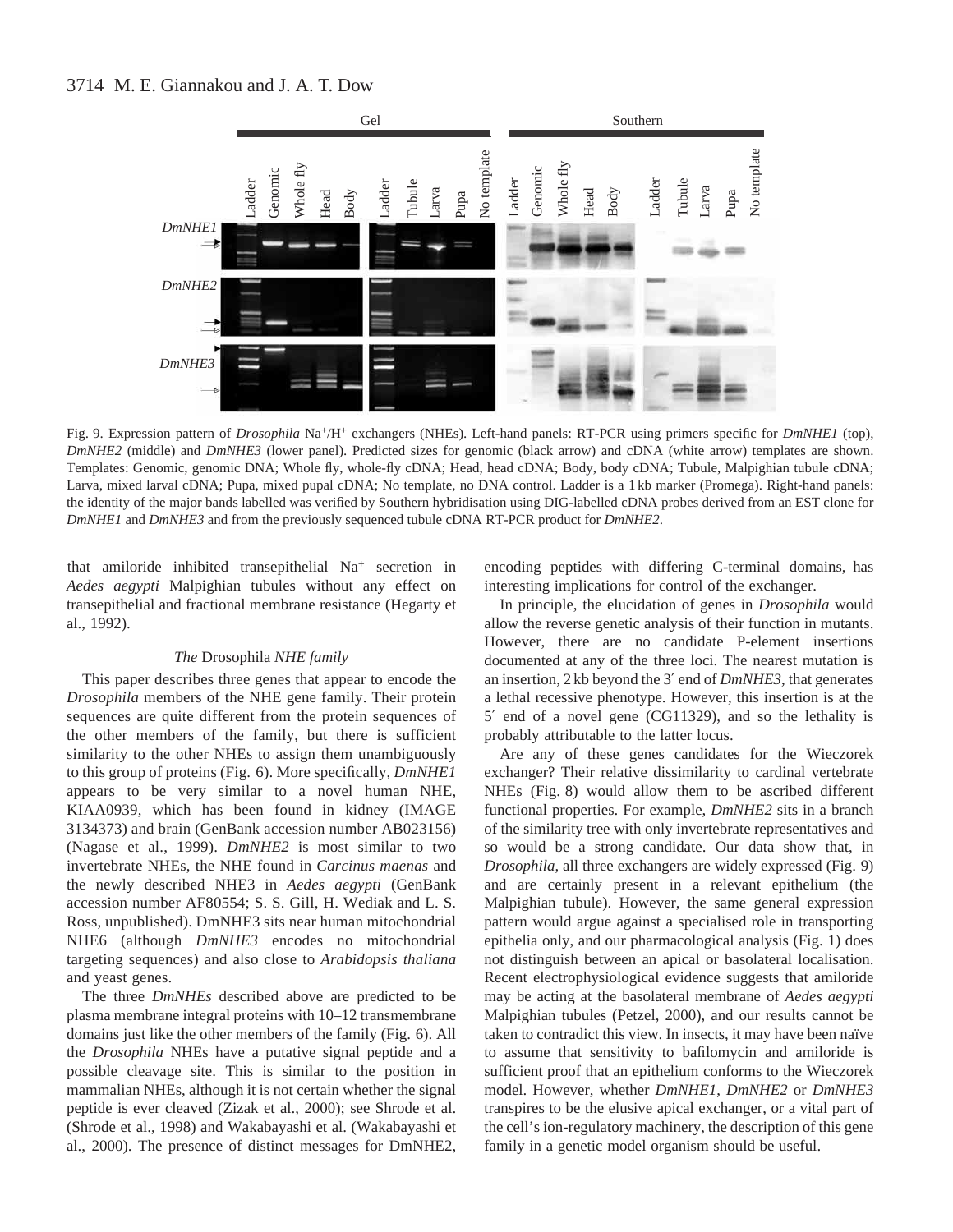We are grateful to the Wellcome Trust for a studentship to M.E.G. and to the BBSRC for grant support to J.A.T.D. We thank Dr Shireen A. Davies for critical reading of the manuscript.

#### **References**

- **Adams, C. M., Anderson, M. G., Motto, D. G., Price, M. P., Johnson, W. A. and Walsh, M. J.** (1998). *Ripped Pocket* and *Pickpocket*, novel *Drosophila* DEG/ENaC subunits expressed in early development and in mechanosensory neurons. *J. Cell Biol.* **140**, 143–152.
- **Adams, M. D., Celniker, S. E., Holt, R. A., Evans, C. A., Gocayne, J. D., Amanatides, P. G., Scherer, S. E., Li, P. W., Hoskins, R. A., Galle, R. F. and et al.** (2000). The genome sequence of *Drosophila melanogaster*. *Science* **287**, 2185–2195.
- **Attaphitaya, S., Park, K. and Melvin, J. E.** (1999). Molecular cloning and functional expression of a rat Na+/H+ exchanger (NHE5) highly expressed in the brain. *J. Biol. Chem.* **274**, 4383–4388.
- **Azuma, M., Harvey, W. R. and Wieczorek, H.** (1995). Stoichiometry of K+/H+ antiport helps to explain extracellular pH 11 in a model epithelium. *FEBS Lett.* **361**, 153–156.
- **Bairoch, A., Bucher, P. and Hofmann, K.** (1997). The PROSITE database, its status in 1997. *Nucleic Acids Res.* **25**, 217–221.
- **Brant, S. R., Yun, C. H., Donowitz, M. and Tse, C. M.** (1995). Cloning, tissue distribution and functional analysis of the human  $Na^+/H^+$  exchanger isoform, NHE3. *Am. J. Physiol*. **269**, C198–C206.
- **Busch, S.** (1997). Cloning and sequencing of the cDNA encoding for a Na+/H+ exchanger from *Xenopus laevis* oocytes (X1-NHE). *Biochim. Biophys. Acta* **1325**, 13–16.
- **Darboux, I., Lingueglia, E., Champigny, G., Coscoy, S., Barbry, P. and Lazdunski, M.** (1998a). *dGNaC1*, a gonad-specific amiloride sensitive Na<sup>+</sup> channel. *J. Biol. Chem.* **273**, 9424–9429.
- **Darboux, I., Lingueglia, E., Pauron, D., Barbry, P. and Lazdanski, M.** (1998b). A new member of the amiloride sensitive sodium channel family in *Drosophila melanogaster* peripheral nervous system. *Biochem. Biophys. Res. Commun.* **246**, 210–216.
- **Davies, S. A., Kelly, D. C., Goodwin, S. F., Wang, S.-Z., Kaiser, K. and Dow, J. A. T.** (1996). Analysis and inactivation of *vha55*, the gene encoding the V-ATPase B-subunit in *Drosophila melanogaster*, reveals a larval lethal phenotype. *J. Biol. Chem.* **271**, 30677–30684.
- **Dow, J. A. T. and Davies, S. A.** (2001). The *Drosophila melanogaster* Malpighian tubule. *Adv. Insect Physiol.* **28**, 1–83.
- **Dow, J. A. T., Davies, S. A. and Sozen, M. A.** (1998). Fluid secretion by the *Drosophila* Malpighian tubule. *Am. Zool.* **38**, 450–460.
- **Dow, J. A. T., Maddrell, S. H. P., Görtz, A., Skaer, N. V., Brogan, S. and Kaiser, K.** (1994). The Malpighian tubules of *Drosophila melanogaster:* a novel phenotype for studies of fluid secretion and its control. *J. Exp. Biol.* **197**, 421–428.
- **Harvey, W. R. and Wieczorek, H.** (1997). Animal plasma membrane energization by chemiosmotic H<sup>+</sup> V-ATPases. *J. Exp. Biol.* **200**, 203–216.
- **Hegarty, J. L., Carroll, M. C., Cragoe Jr, E. J. and Beyenbach, K. W.** (1992). Effects of amiloride on isolated Malpighian tubules of the yellow fever mosquito (*Aedes aegypti*). *J. Insect Physiol.* **38**, 329–337.
- **Klanke, C. A., Su, Y. R., Callen, D. F., Wang, Z., Meneton, P., Baird, N., Kandasamy, R. A., Orlowski, J., Otterud, B. E., Leppert, M., Shull, G. E. and Menon, A. G.** (1995). Molecular cloning and physical and genetic mapping of a novel human Na+/H+ exchanger (NHE5/SLC9A5) to chromosome 16q22*. Genomics* **25**, 615–622.
- **Klein, U., Löffelmann, G. and Wieczorek, H.** (1991). The midgut as a model system for insect K+-transporting epithelia: immunocytochemical localization of a vacuolar-type H+ pump. *J. Exp. Biol.* **161**, 61–75.
- **Kleyman, T. R. and Cragoe, E. J., Jr** (1988). Amiloride and its analogs as tools in the study of ion transport. *J. Membr. Biol.* **105**, 1–21.
- **Liu, L., Johnson, W. A. and Welsh, M. J.** (2001). Defective salt taste behavior caused by disruption of DEG/ENaC protein function in *Drosophila melanogaster*. In *Proc. 42nd International* Drosophila *Conference*, p. 23. Washington, DC: Genetics Society of America.
- **Malakooti, J., Dahdal, R. Y., Schmidt, L., Layden, T. J., Dudeja, P. K. and Ramaswamy, K.** (1999). Molecular cloning, tissue distribution and functional expression of the human Na+/H+ exchanger NHE2. *Am. J. Physiol.* **277**, G383–G390.

**Marra, M. A., Prasad, S. S. and Baillie, D. L.** (1993). Molecular analysis of

two genes between let-653 and let-56 in the unc-22(IV) region of *Caenorhabditis elegans. Mol. Gen. Genet*. **236**, 289–298.

- **McLean, L. A., Zia, S., Gorin, F. A. and Cala, P. M.** (1999). Cloning and expression of the Na+/H+ exchanger from *Amphiuma* RBCs: resemblance to mammalian NHE1. *Am. J. Physiol.* **276**, C1025–C1037.
- **Mitchell, P.** (1961). Coupling of phosphorylation to electron and hydrogen transfer by a chemiosmotic type of mechanism. *Nature* **191**, 144–146.
- **Nagase, T., Ishikawa, K., Suyama, M., Kikuno, R., Hirosawa, M., Miyajima, N., Tanaka, A., Kotani, H., Nomura, N. and Ohara, O.** (1999). Prediction of the coding sequences of unidentified human genes. XIII. The complete sequences of 100 new cDNA clones from brain which code for large proteins *in vitro*. *DNA Res.* **6**, 63–70.
- **Nakai, K. and Horton, P.** (1999). PSORT: a program for detecting sorting signals in proteins and predicting their subcellular localization. *Trends Biochem. Sci*. **24**, 34–36.
- **Noel, J. and Pouyssegur, J.** (1995). Hormonal regulation, pharmacology and membrane sorting of vertebrate Na+/H+ exchanger isoforms. *Am. J. Physiol.* **268**, C283–C296.
- **Numata, M., Petrecca, K., Lake, N. and Orlowski, J.** (1998). Identification of a mitochondrial Na+/H+ exchanger. *J. Biol. Chem.* **273**, 6951–6959.
- **Orlowski, J. and Grinstein, S.** (1997). Na<sup>+</sup>/H<sup>+</sup> exchangers of mammalian cells. *J. Biol. Chem.* **272**, 22373–22376.
- **Orlowski, J., Kandasamy, R. A. and Shull, G. E.** (1992). Molecular cloning of putative members of the Na/H exchanger gene family. cDNA cloning, deduced amino acid sequence and mRNA tissue expression of the rat Na/H exchanger NHE-1 and two structurally related proteins. *J. Biol. Chem*. **267**, 9331–9339.
- Padan, E. and Schuldiner, S. (1994). Molecular biology of Na<sup>+</sup>/H<sup>+</sup> antiporters: molecular devices that couple the  $Na<sup>+</sup>$  and  $H<sup>+</sup>$  circulation in cells. *Biochim. Biophys. Acta* **1187**, 206–210.
- Petzel, D. H. (2000). Na<sup>+</sup>/H<sup>+</sup> exchange in mosquito Malpighian tubules. Am. *J. Physiol.* **279**, R1996–R2003.
- **Quintero, F. J., Blatt, M. R. and Pardo, J. M.** (2000). Functional conservation between yeast and plant endosomal Na+/H+ antiporters. *FEBS Lett*. **471**, 224–228.
- **Rubin, G. M.** (1988). *Drosophila melanogaster* as an experimental organism. *Science* **240**, 1453–1459.
- **Sambrook, J. and Russell, D. W.** (2001). *Molecular Cloning*. Cold Spring Harbor: Cold Spring Harbor Laboratory Press.
- **Sardet, C., Franchi, A. and Pouyssegur, J.** (1988). Molecular cloning of the growth-factor-activatable human Na+/H+ antiporter. *Cold Spring Harb. Symp. Quant. Biol.* **53**, 1011–1018.
- **Shrode, L. D., Gau, B. S., D'Souza, S. J. A., Orlowski, J. and Grinstein, S.** (1998). Topological analysis of NHE1, the ubiquitous Na<sup>+</sup>/H<sup>+</sup> exchanger, using chymotryptic cleavage. *Am. J. Physiol.* **275**, C431–C439.
- **Shi, H., Ishitani, M., Kim, C. and Zhu, J.-K.** (2000). The *Arabidopsis thaliana* salt tolerance gene SOS1 encodes a putative Na<sup>+</sup>/H<sup>+</sup> antiporter. *Proc. Natl. Acad. Sci. USA* **97**, 6896–6901.
- **Spradling, A. C. and Rubin, G. M.** (1982). Transposition of cloned P elements into *Drosophila* germ line chromosomes. *Science* **218**, 341–347.
- **Spradling, A. C., Stern, D., Kiss, I., Roote, J., Laverty, T. and Rubin, G. M.** (1995). Gene disruptions using P transposable elements: an integral component of the *Drosophila* genome project. *Proc. Natl. Acad. Sci. USA* **92**, 10824–10830.
- **Towle, D. W., Rushton, M. E., Heidysch, D., Magnani, J. J., Rose, M. J., Amstutz, A., Jordan, M. K., Shearer, D. W. and Wu, W. S.** (1997). Sodium/proton antiporter in the euryhaline crab *Carcinus maenas*: molecular cloning, expression and tissue distribution. *J. Exp. Biol.* **200**, 1003–1014.
- **von Heijne, G.** (1992). Membrane protein structure prediction. Hydrophobicity analysis and the positive-inside rule. *J. Mol. Biol.* **225**, 487–494.
- **Wakabayashi, S., Pang, T., Su, X. and Shigekawa, M.** (2000). A novel topology model of the human Na+/H+ exchanger isoform 1. *J. Biol. Chem.* **275**, 7942–7949.
- **Wakabayashi, S., Shigekawa, M. and Pouyssegur, J.** (1997). Molecular physiology of vertebrate Na+/H+ exchangers. *Physiol. Rev.* **77**, 51–74.
- **Wieczorek, H.** (1992). The insect V-ATPase, a plasma-membrane proton pump energizing secondary active transport – molecular analysis of electrogenic potassium transport in the tobacco hornworm midgut. *J. Exp. Biol.* **172**, 335–343.
- **Wieczorek, H., Putzenlechner, M., Zeiske, W. and Klein, U.** (1991). A vacuolar-type proton pump energizes  $K^+/H^+$  antiport in an animal plasma membrane. *J. Biol. Chem.* **266**, 15340–15347.
- **Zinkevich, N., Bosenko, D., Liu, L., Israel, P., Welsh, M. J. and Johnson,**